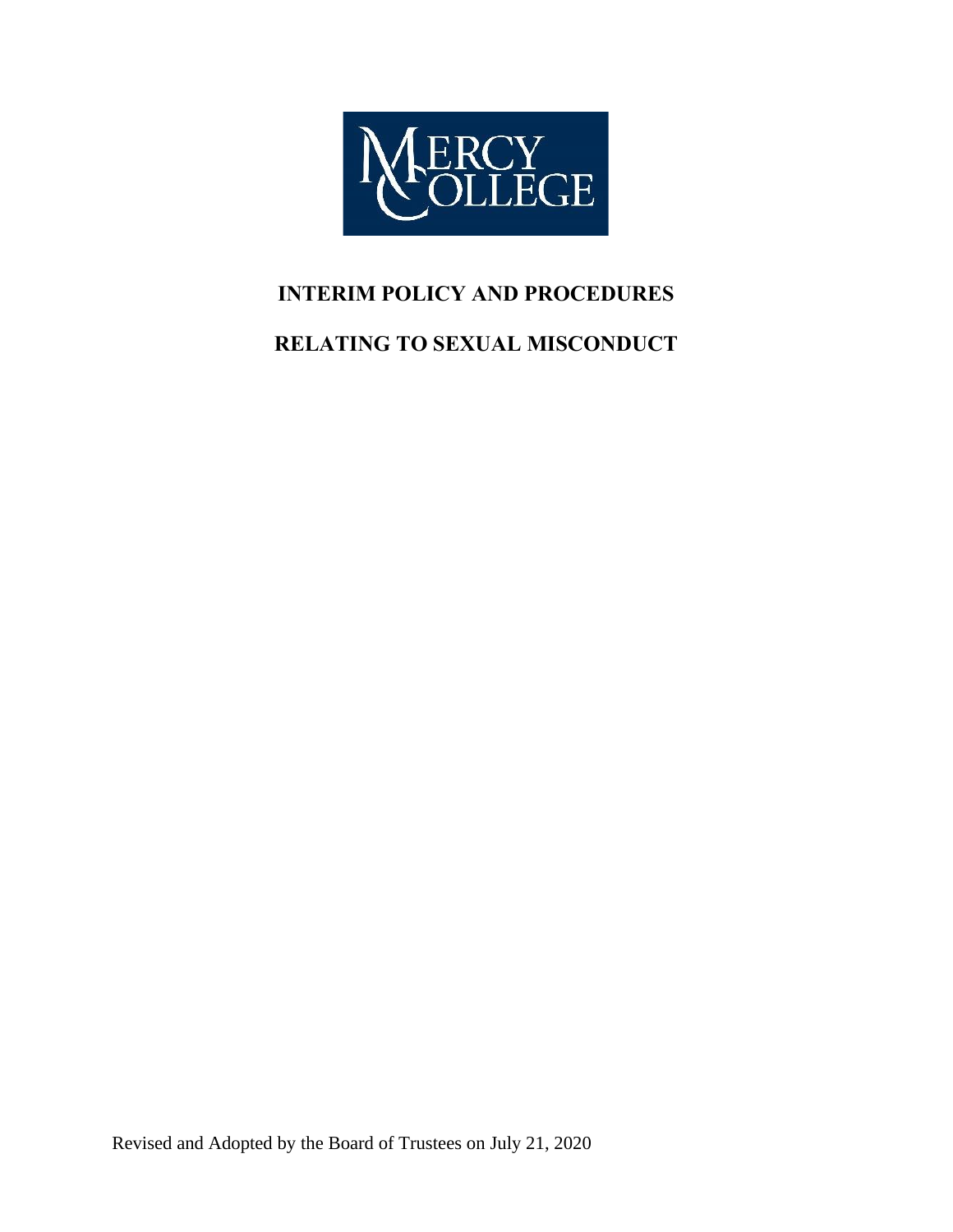# **Table of Contents**

| I.    |                                                                              |  |
|-------|------------------------------------------------------------------------------|--|
| II.   |                                                                              |  |
|       |                                                                              |  |
|       |                                                                              |  |
| Ш.    |                                                                              |  |
| IV.   |                                                                              |  |
| V.    |                                                                              |  |
|       |                                                                              |  |
|       |                                                                              |  |
| VI.   |                                                                              |  |
|       |                                                                              |  |
|       | $1_{-}$                                                                      |  |
|       |                                                                              |  |
|       |                                                                              |  |
|       | B. The College's Response Under Title IX and Other Sections of this Policy 6 |  |
|       | 1.                                                                           |  |
|       |                                                                              |  |
|       |                                                                              |  |
|       | Е.                                                                           |  |
|       |                                                                              |  |
|       | G. Employees Required to Report Incidents of Sexual Harassment and Sexual    |  |
|       |                                                                              |  |
|       |                                                                              |  |
|       |                                                                              |  |
|       |                                                                              |  |
|       |                                                                              |  |
|       | L.                                                                           |  |
| VII.  |                                                                              |  |
|       |                                                                              |  |
|       | 1.                                                                           |  |
|       |                                                                              |  |
|       | B. Handing Confidentiality Requests After Report Has Been Received by the    |  |
|       |                                                                              |  |
|       |                                                                              |  |
|       | 1.                                                                           |  |
|       | 2.                                                                           |  |
|       | 3.                                                                           |  |
|       | 4.                                                                           |  |
|       | 5.                                                                           |  |
| VIII. | Interim Supportive Measures and Accommodations12                             |  |
| IX.   |                                                                              |  |
|       |                                                                              |  |

Revised and Adopted by the Board of Trustees on July 21, 2020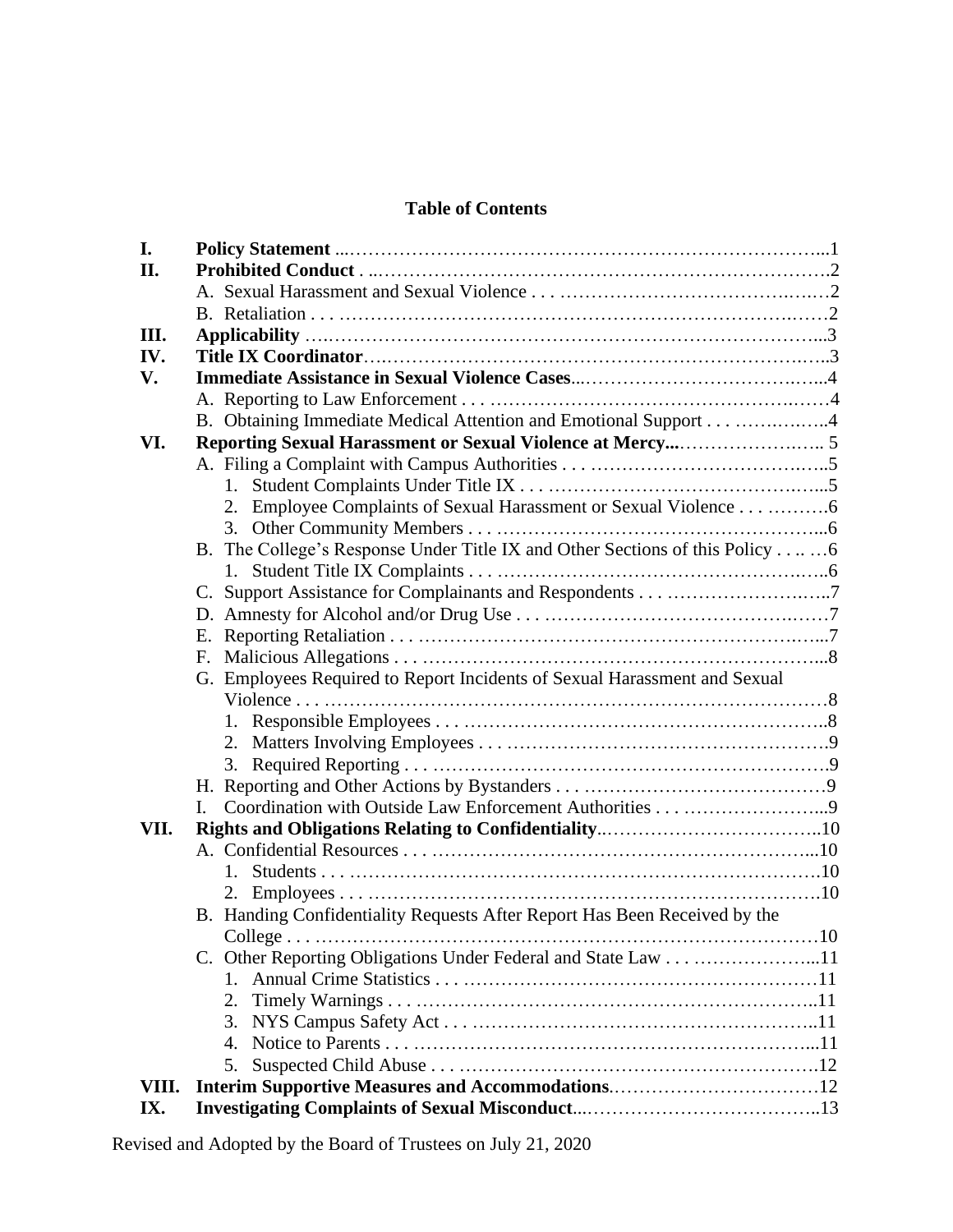|       | 2. |  |
|-------|----|--|
|       |    |  |
|       |    |  |
|       | E. |  |
|       |    |  |
| X.    |    |  |
| XI.   |    |  |
|       |    |  |
|       |    |  |
|       |    |  |
|       |    |  |
|       |    |  |
| XII.  |    |  |
| XIII. |    |  |
| XIV.  |    |  |
|       |    |  |
|       |    |  |
|       |    |  |
|       |    |  |
| XV.   |    |  |
|       |    |  |
|       |    |  |
|       |    |  |
|       |    |  |
|       |    |  |
|       |    |  |
|       |    |  |
|       |    |  |
|       |    |  |
|       | J. |  |
|       |    |  |
|       |    |  |
|       |    |  |
|       |    |  |
|       |    |  |
|       |    |  |
|       |    |  |
|       |    |  |
|       |    |  |
|       |    |  |
|       |    |  |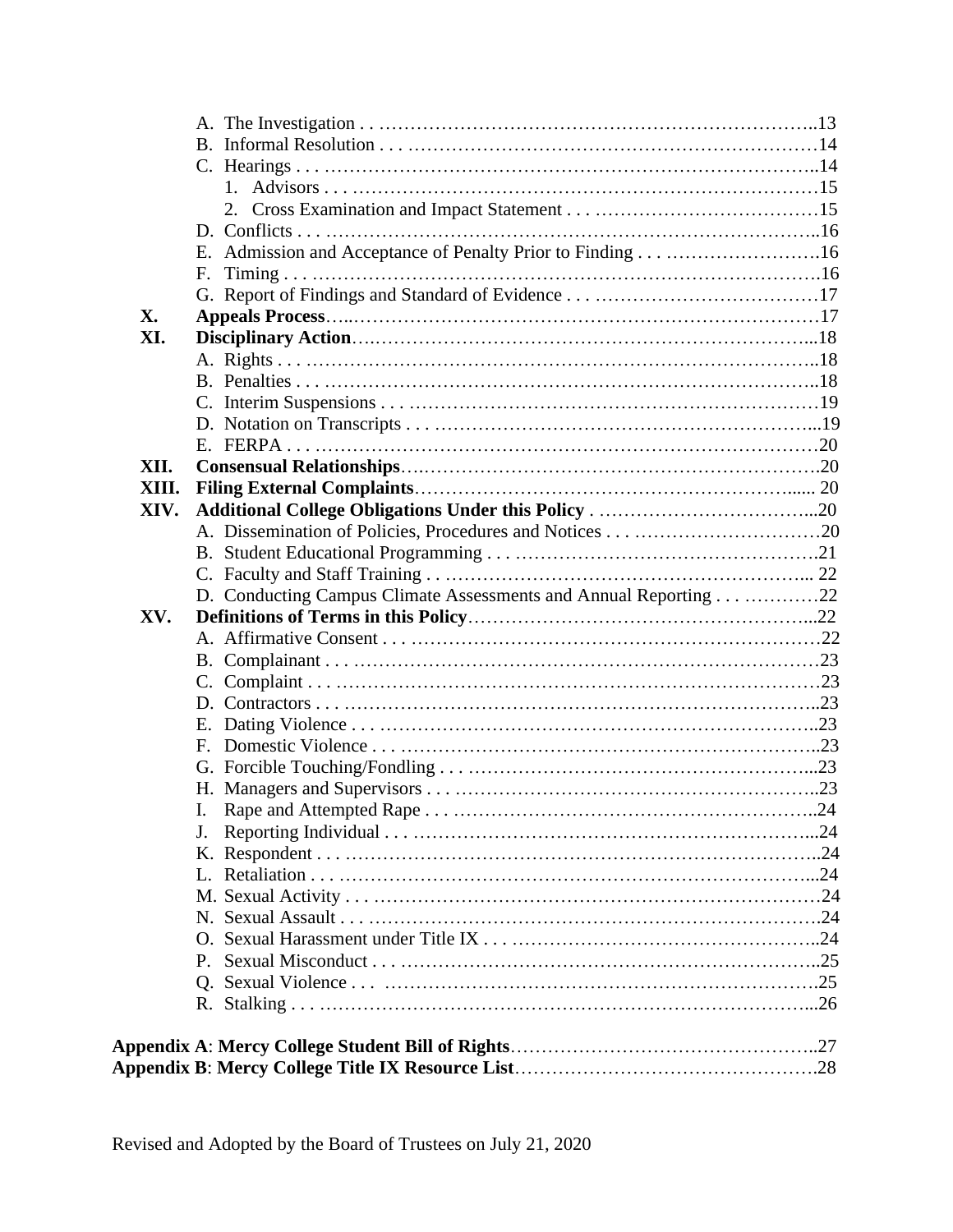# **I. POLICY STATEMENT**

Every member of the Mercy College community, including students and employees, deserve the opportunity to live, learn and work free from sexual harassment and sexual violence.

Accordingly, Mercy is committed to:

- Defining conduct that constitutes prohibited sexual harassment and sexual violence under the relevant laws;
- Providing clear guidelines for students and employees on how to report incidents of sexual harassment and sexual violence and a commitment that a complainants' privacy will be maintained to the greatest extent possible;
- Promptly and accurately responding to and investigating allegations of sexual harassment and sexual violence under a predictable, fair grievance process that provides due process protections to alleged victims and alleged perpetrators of sexual harassment and sexual violence, and effectively implementing remedies for victims;
- Referring incidents to law enforcement and for disciplinary action when appropriate, and acting to investigate and address any allegations of retaliation;
- Providing ongoing assistance and supportive measures to students and employees who are involved in complaints of sexual harassment and sexual violence, including both complainants and respondents, such as providing information regarding where and how to obtain supportive services both on and off-campus, as well as their rights under federal law, state law and Mercy policy, including filing a complaint with the College as well as with external agencies;
- Providing awareness and prevention information on sexual harassment and sexual violence, and widely disseminating this policy, as well as the Mercy College Student Bill of Rights, disseminating information on resources available both on campus and locally, and implementing training and educational programs on sexual harassment and sexual violence to College constituencies; and
- Gathering and analyzing information and data that will be reviewed in order to improve safety, reporting, responsiveness and the resolution of incidents at Mercy College.

Throughout this Policy, rights afforded and responses by the College will vary depending on whether the complainant is a student or employee, and whether conduct falls squarely under the federal Title IX regulations or not, as a result of the intersection of the various federal, state laws and local laws relating to sexual harassment and sexual violence, including but not limited to: federal laws such as Title IX, Title VII and the Clery Act/Violence Against Women Reauthorization Act of 2013 ("VAWA"); and state laws including Article 129A and 129B of the New York State Education Law, as well as the New York State, New York City and Westchester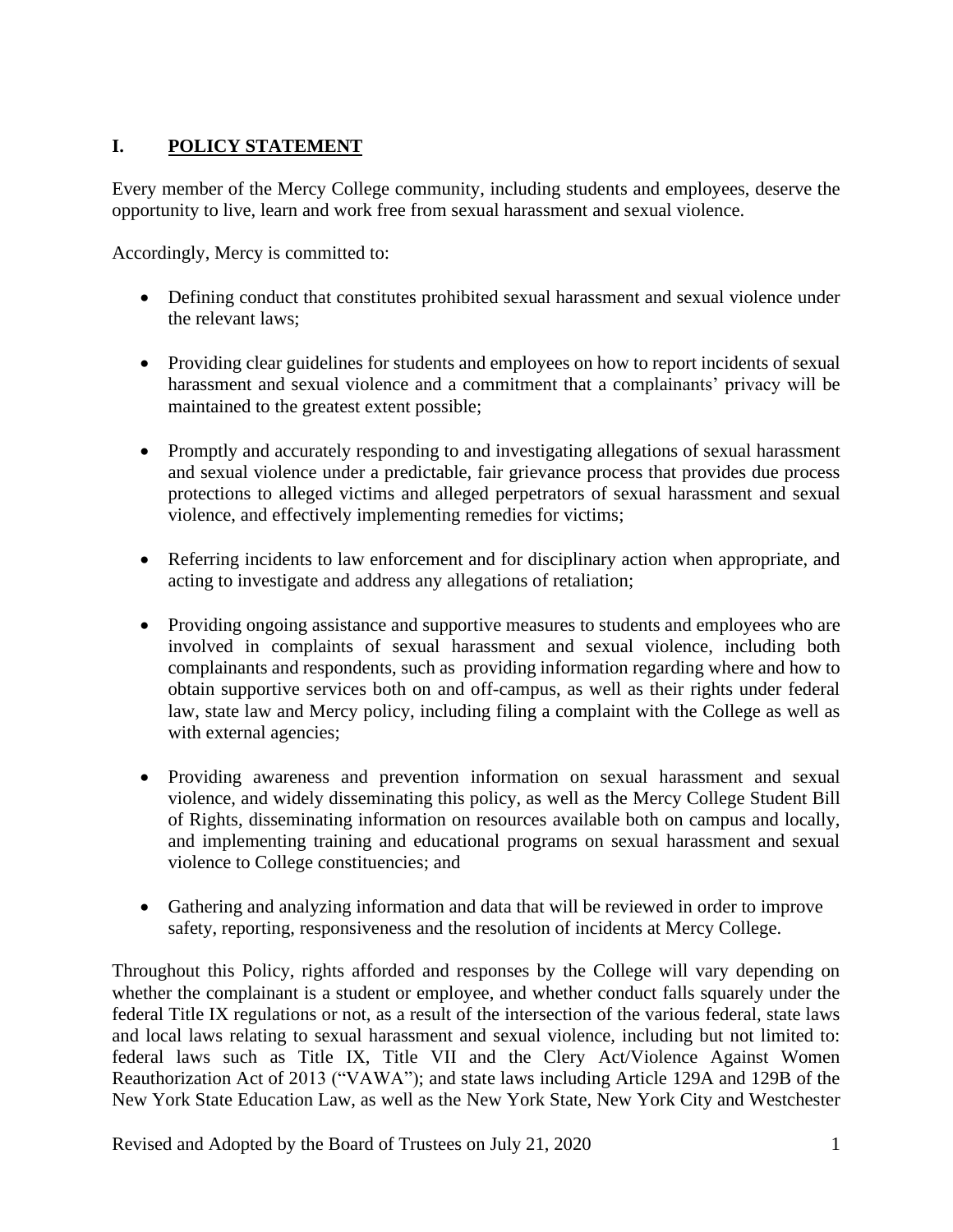County Human Rights Laws. The College will make every effort to make clear the policies as it pertains to each area, but in the event of confusion, please contact Mercy's Title IX Coordinator for clarification.

### **II. PROHIBITED CONDUCT**

### **A. Sexual Harassment and Sexual Violence**

This policy prohibits sexual harassment and sexual violence (together "sexual misconduct") against Mercy College students and employees.

Sexual harassment is defined under federal law as conduct on the basis of sex that satisfies one of more of the following:

- A school employee conditioning education or work aids, benefits or services on an individual's participation in unwelcome sexual conduct (i.e. quid pro quo);
- Unwelcome conduct of a sexual nature, such as unwelcome sexual advances, requests for sexual favors, and other verbal, nonverbal, graphic and electronic communications or physical conduct that a reasonable person would determine is so **severe, pervasive, and objectively offensive** to adversely affect an individual's participation in education or other Mercy College activities; or
- Sexual assault, dating violence, domestic violence, or stalking (collectively referred herein as "sexual violence.")

Under New York State Law, for **Mercy College employees**, harassment (including sexual harassment) is against the law whenever an individual is subjected to inferior terms, conditions or privileges of employment. The harassment need not be severe or pervasive in order for the College to be liable, although the actions are defensible if they are not more than "petty slights or trivial inconveniences."

### **B. Retaliation**

The College prohibits retaliation against any person who reports sexual harassment, or sexual violence, assists someone making such a report, or participates in any manner in an investigation, hearing or resolution of a complaint under this Policy.

The complete definitions of these terms, as well as other key terms used in this Policy, are set forth in Section XV below.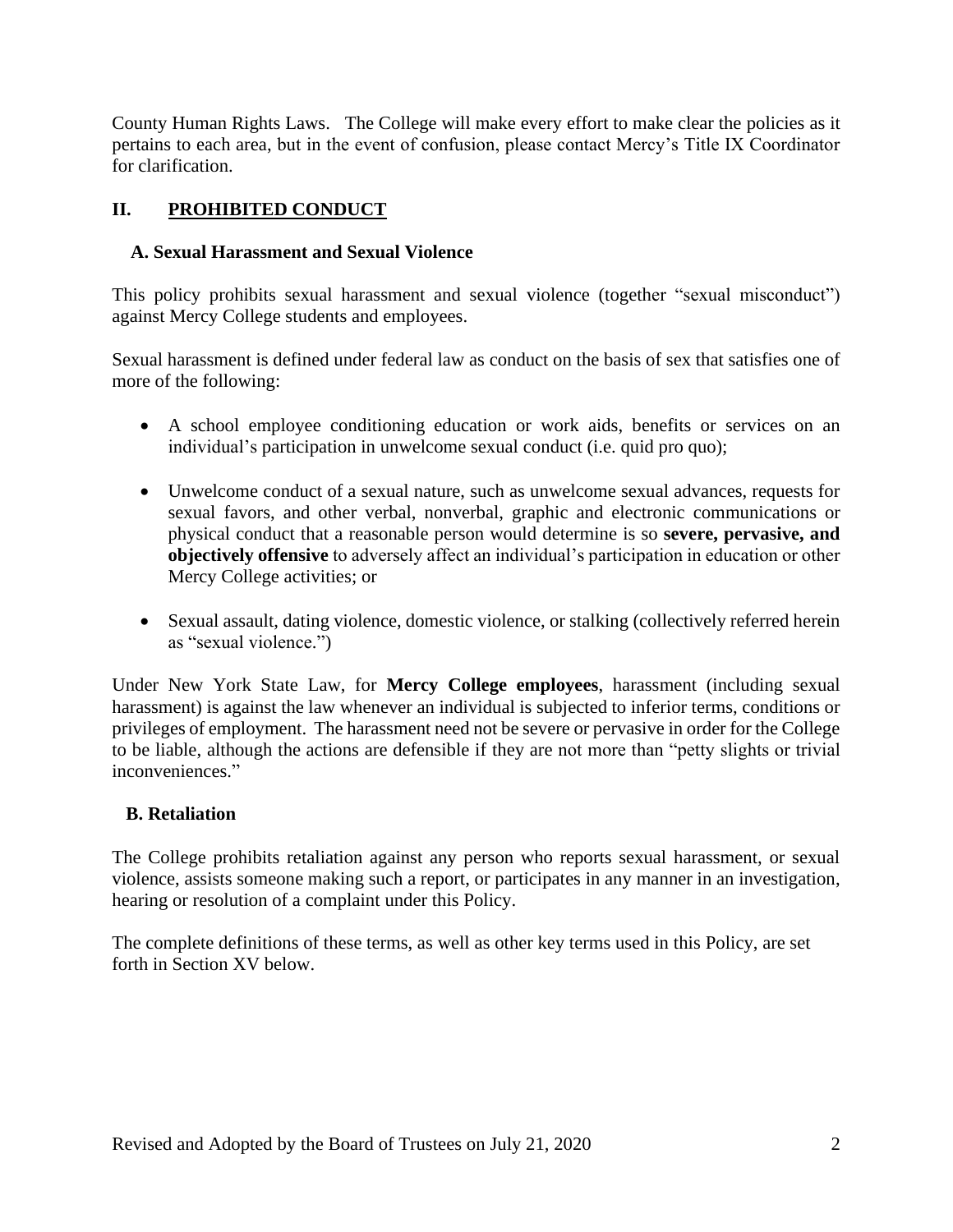### **III. APPLICABILITY**

This Policy applies to **all students and employees,** including all full-time and part-time faculty and staff at all of Mercy College's campuses and locations.

This Policy applies regardless of an individual's race, color, national origin, religion, creed, age, disability, sex, gender identity or expression, sexual orientation, familial status, pregnancy, predisposing genetic characteristics, military status, domestic violence victim status, or criminal conviction when sexual misconduct occurs in the College's educational programs or activities, against a person in the United States.

While this Policy applies to prohibited sex discrimination, the College's *[Policy on Equal](https://www.mercy.edu/about-mercy/student-affairs/education/about-mercy/sites/www.mercy.edu.about-mercy/files/about-mercy/media/browser/NonDiscriminationPolicyRevised_0.pdf)  Opportunity [and Non-Discrimination](https://www.mercy.edu/about-mercy/student-affairs/education/about-mercy/sites/www.mercy.edu.about-mercy/files/about-mercy/media/browser/NonDiscriminationPolicyRevised_0.pdf)* ("*Non-Discrimination Policy*") addresses all *other* forms of prohibited discrimination. The College strictly prohibits discrimination, harassment and retaliation against any of its students and employees, as well as the following: **student applicants for admission, applicants for employment, and contractors and vendors (defined in Section XV below), collectively referred to herein as "Other Community Members."** Complaints under the College's *Non-Discrimination Policy* can be made here: [Discrimination Complaint](https://www.mercy.edu/discrimination-complaint-form)  [Form.](https://www.mercy.edu/discrimination-complaint-form)

If any of these Other Community Members believe they are being subjected to Sexual Harassment or Sexual Violence by a Mercy College student or employee, they may also file a complaint under this Policy and Procedures Relating to Sexual Misconduct.

If Other Community Members engage in behavior prohibited under this Policy, the College will take appropriate action regarding their access to the College campuses.

### **IV. TITLE IX COORDINATOR**

Mercy College has designated an employee as the "Title IX Coordinator." This employee is responsible for compliance with Title IX of the Education Amendments of 1972, which prohibits sex discrimination in education programs, as well as enforcing New York State's sexual harassment laws, New York Education Laws 129A and 129B, and VAWA. Contact information for the Title IX Coordinator is in Appendix B, page 27.

The Title IX Coordinator has overall responsibility for implementing this Policy, including but not limited to:

- A. Ensuring their contact information is provided to applicants for admission and employment, including name, title, office address, e-mail address, and telephone number of the Title IX Coordinator, and that this information is prominently displayed on the College website;
- B. Receiving all complaints that are not strictly confidential, including providing emergency access in the first instance of disclosure by an individual reporting under this Policy;
- C. Overseeing the investigation of complaints;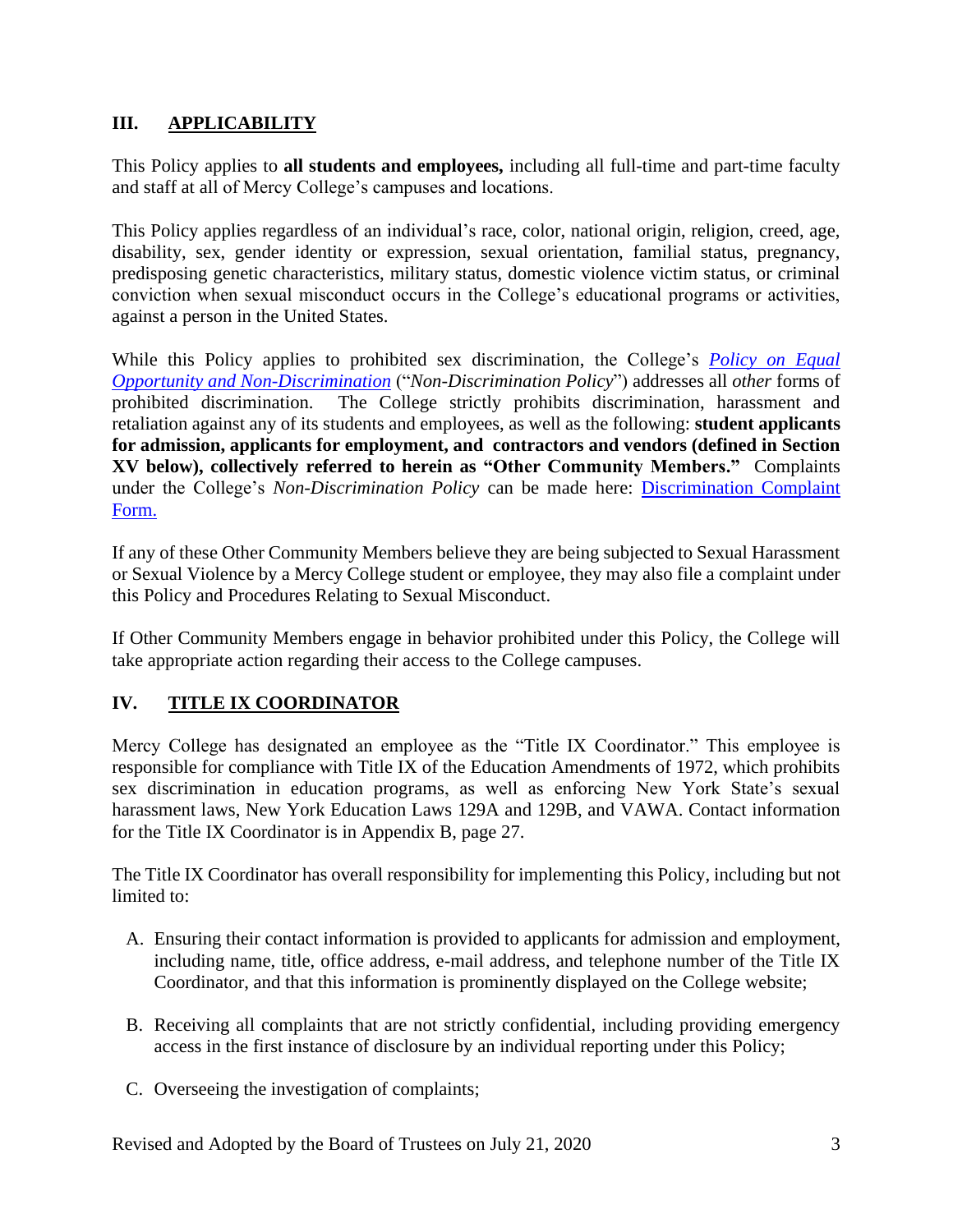- D. Ensuring all persons involved in a complaint are advised of their rights, in writing, under state and federal laws, and this Policy;
- E. Ensuring investigations are handled in a prompt and thorough manner, maintaining confidentiality when requested and where appropriate, and offering privacy for all persons involved to the greatest extent possible;
- F. Keeping the College President and other appropriate senior administrators informed of ongoing investigations, including findings of misconduct and penalties to be imposed under this policy;
- G. Ensuring appropriate student education and employee training, including for Responsible Employees (defined below), Hearing and Appeals Panel members, is conducted;
- H. Ensuring a campus climate assessment is conducted in accordance with relevant law; and
- I. Ensuring the College's compliance with federal and state reporting obligations.

### **V. IMMEDIATE ASSISTANCE IN SEXUAL VIOLENCE CASES**

#### **A. Reporting to Law Enforcement**

Students or employees who experience or observe any form of sexual violence on or off-campus (including Mercy College sponsored trips, study abroad or events) are strongly encouraged to immediately report the incident by calling 911, contacting their local police department, state police, or contacting the Mercy College Office of Campus Safety, which is available 24 hours a day, 7 days a week at 914-674-9999 (or x 9999). The College shall have an appropriately trained employee available at all times to provide the complainant with information regarding options to proceed, including information regarding the criminal justice process and the preservation of evidence. Campus Safety officers can also assist the complainant with filing a complaint both on and off-campus, and in obtaining immediate medical attention and other services.

#### **B. Obtaining Immediate Medical Attention and Emotional Support**

Mercy College is committed to assisting anyone who experiences sexual violence to seek comprehensive medical attention as soon as possible to treat injuries, obtain preventative treatment for sexually transmitted diseases, and preserve evidence, among other things. For rapes in particular, immediate treatment and the preservation of evidence (i.e. retain the clothing worn during the attack, do not shower, retain text messages, etc.) of the incident are crucial for many reasons, including facilitating an investigation if the complainant decides to file a criminal complaint. In addition, individuals who have experienced or witnessed sexual violence are encouraged to seek emotional support as soon as possible, either on or off-campus.

On-campus resources, at no cost to students, include a nurse/nurse practitioner and registered nurses at the Dobbs Ferry campus and licensed mental health counselors through the Health and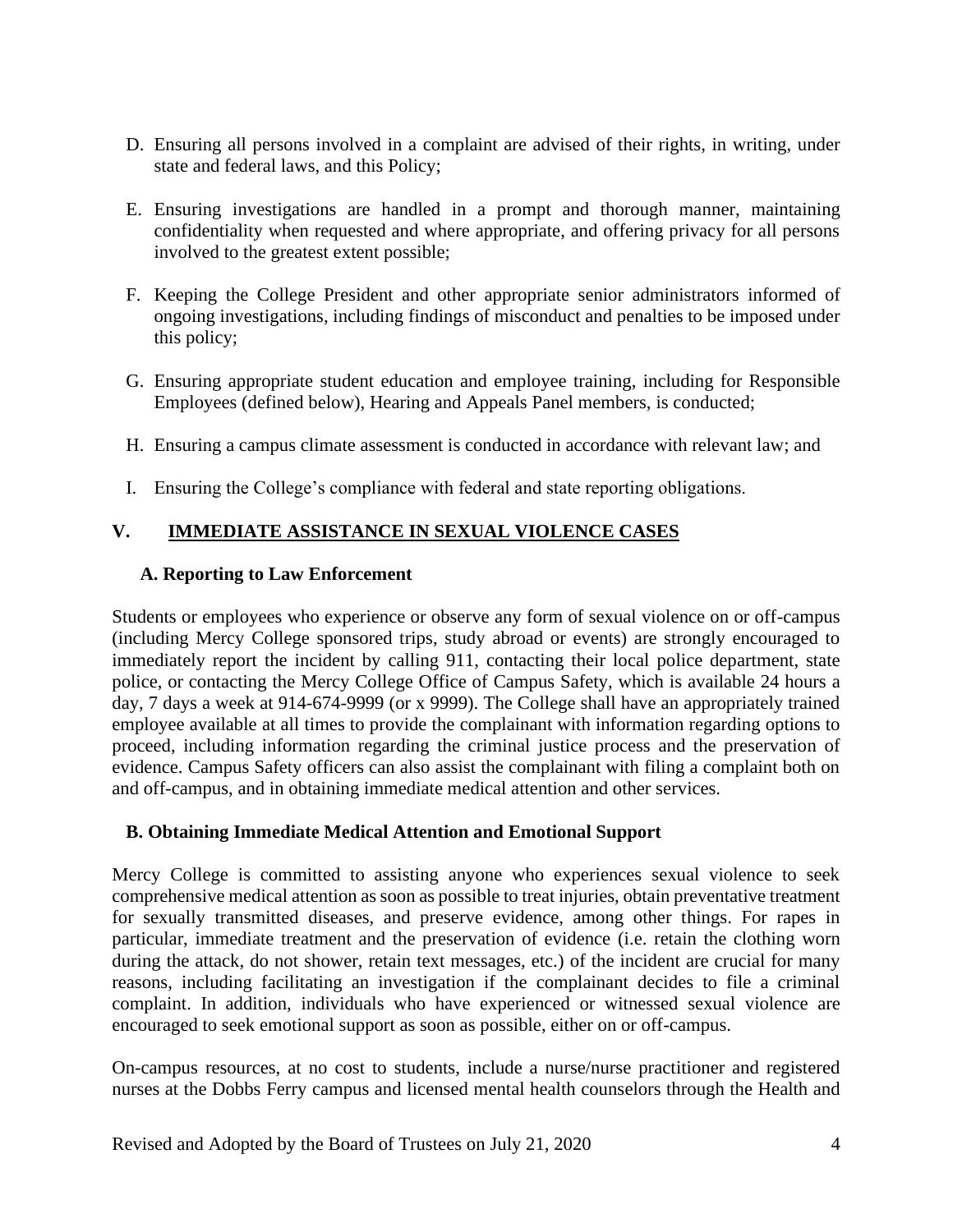Wellness Center. Please visit the College's website at: [https://www.mercy.edu/student](https://www.mercy.edu/student-affairs/health-wellness-center)[affairs/health-wellness-center](https://www.mercy.edu/student-affairs/health-wellness-center) for more information about obtaining assistance.

Appendix B provides a list of emergency contacts and resources, including rape crisis centers, anonymous and confidential reporting hotlines, mental health counseling, victim advocacy services, legal assistance, and visa immigration services available throughout Westchester County and New York City. This list also includes a designation of which local hospitals are designated as SAFE (Sexual Assault Forensic Examination) hospitals, which are specially equipped to handle rapes, including the gathering of evidence. These services are available to both students and employees.

#### **VI. REPORTING SEXUAL HARASSMENT OR SEXUAL VIOLENCE AT MERCY**

Mercy College encourages individuals who have experienced sexual harassment or sexual violence (referred to in this Policy as "Complainants") to report the incident to campus authorities, even if the incident has already been reported to outside law enforcement authorities, and regardless of whether the incident took place on or off-campus. Individuals who are not Complainants may also report matters to the Title IX Coordinator. Such reporting will enable Complainants to get the support they need and provide the College with the information it needs to take appropriate action. After a report is made, the College shall inform the individual of their legal rights, including but not limited to those listed in Appendix A.

### **A. Filing a Complaint with Campus Authorities**

1. Student Complaints Under Title IX

In order for the College to pursue an investigation under Title IX, the student Complainant must submit a signed, formal complaint alleging sexual misconduct against a Respondent and requesting that the College investigate the allegations of sexual misconduct. At the time a formal complaint is filed, a complainant must be participating in or attempting to participate in the educational program or activity of the school with which the formal complaint is filed.

A formal complaint can be filed with the Title IX Coordinator in person, by mail, by electronic mail, or by using the online complaint form. The complaint must contain the Complainant's physical or digital signature, or otherwise indicate that the complainant is the person filing the formal complaint.

In certain cases where there are complaints from multiple Complainants against one individual, the Title IX Coordinator may file a formal complaint. The filing of a complaint by the Title IX Coordinator, however, does not make the Title IX Coordinator a party in the investigation. In such instances the Title IX Coordinator will remain free from bias and conflicts.

While a formal complaint as described above is necessary for the College to pursue an investigation under this policy, students who experience sexual harassment or sexual violence are encouraged to notify the **Title IX Coordinator** or one of the following campus authorities or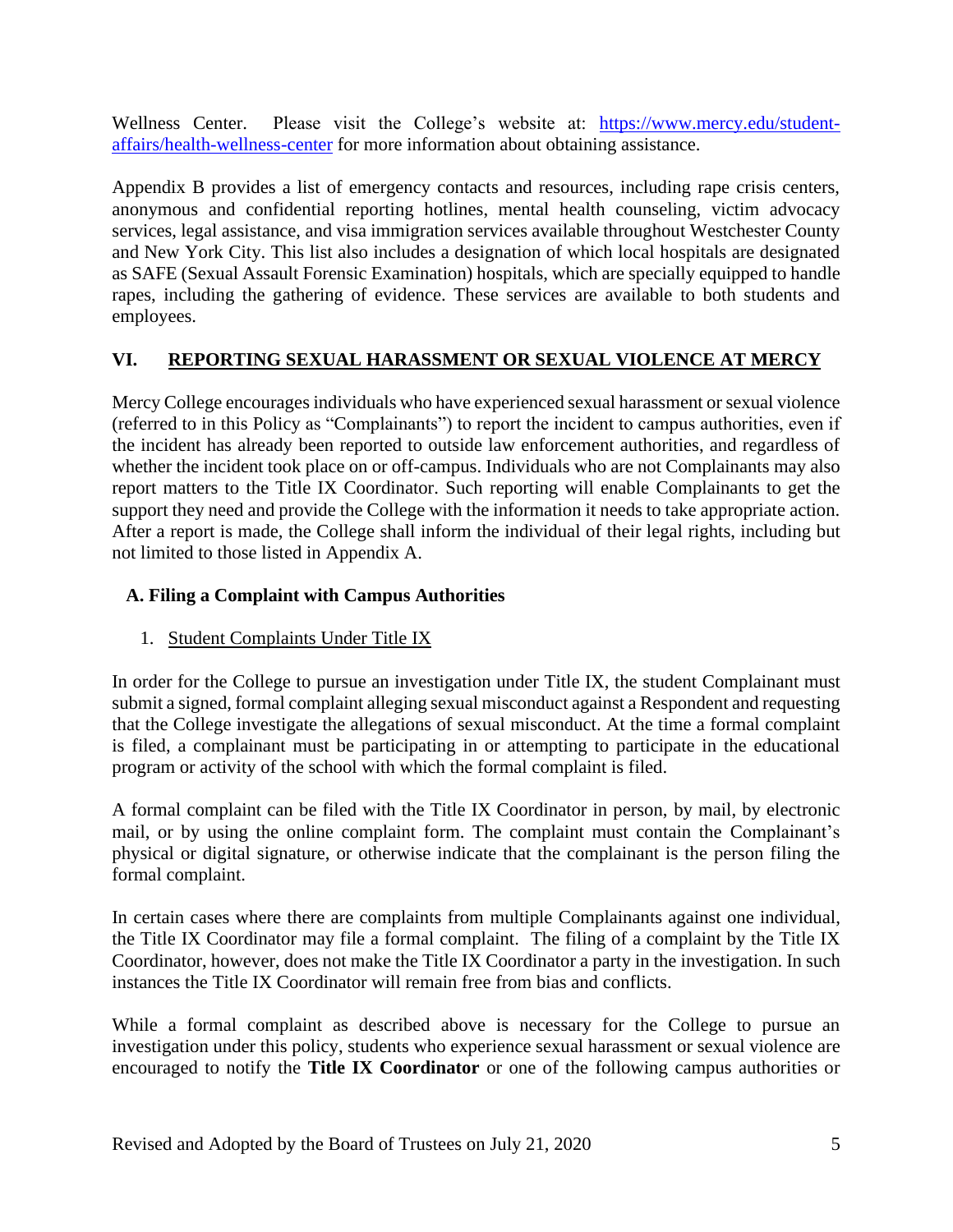#### offices who will then notify the Title IX Coordinator: **Office of Campus Safety; Vice President of Student Affairs; or Residence Life staff**.

If a student raises a complaint of sexual harassment or sexual violence, but does not wish to file a formal complaint, the College will make every reasonable effort to provide supportive measures and also determine if the student or employee can seek recourse under a different College policy.

### 2. Employee Complaints of Sexual Harassment or Sexual Violence

Under New York State law, an employee complainant does not have to file a formal grievance of sexual harassment or sexual violence. Nonetheless, the College encourages employees who experience sexual harassment or sexual violence by another employee, student or Other Community Member to notify the **Title IX Coordinator** or one of the following campus officials/offices who will then notify the Title IX Coordinator: **Office of Campus Safety** or the **Department of Human Resources,** so that the College can act promptly to address the complaint.

3. Other Community Members, such as contractors, applicants for employment or admission, should contact the **Title IX Coordinator** or the **Office of Campus Safety.** 

## **B. The College's Response Under Title IX and Other Sections of this Policy**

The nature and scope of the College's response will depend on whether the incident meets the parameters of Title IX and this Policy, or a different College policy such as the Student Code of Conduct.

### 1. Student Title IX Complaints

Incidents will be adjudicated under Title IX for student complaints when: the College has actual knowledge of sexual misconduct through a signed complaint form; the alleged conduct occurred within the College's education program or activity; and the alleged conduct was against a person in the United States. See Section VI. G. below for Mercy College employees who are required to report ("Responsible Employees") instances of sexual harassment or sexual violence when they have actual knowledge.

At the time of filing a formal complaint, the student Complainant must be participating in or attempting to participate in the education program or activity of the school with the College. If instances of sexual misconduct involving Mercy students occurs off campus in school-related activities, such as study abroad or athletic travel, for example, complaints should report the matter to the Title IX Coordinator as well, although separate procedures will be followed under the College's Judicial Process. The Complainant can notify the Title IX Coordinator in writing at any point in the process of the desire to withdraw the formal complaint or allegations.

The College reserves the right to dismiss formal complaints when the respondent is no longer enrolled or employed by the College or if specific circumstances prevent the College from gathering sufficient evidence to reach a determination.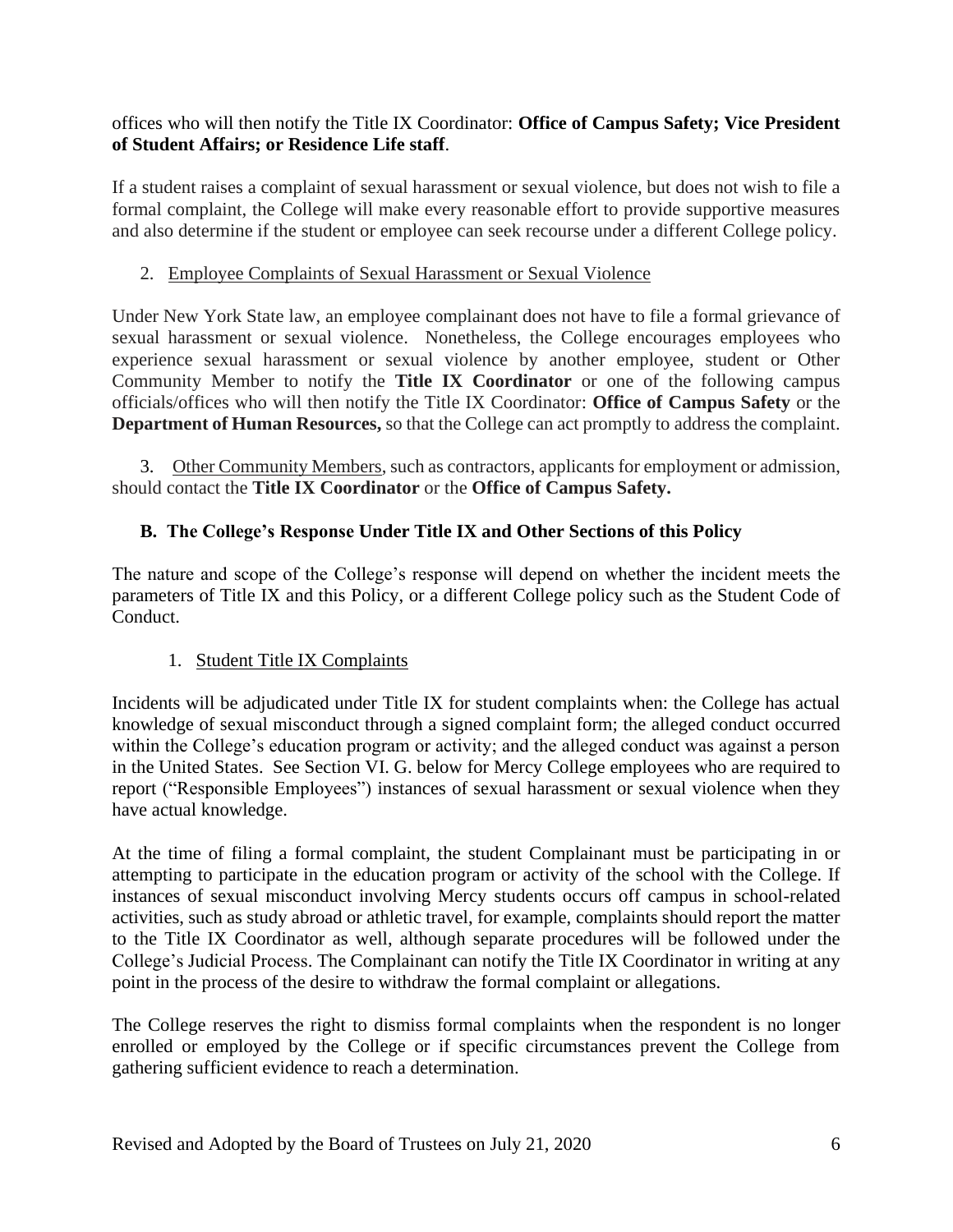When a complaint is dismissed, the Title IX Coordinator will send a written notice of dismissal to both Complainant and Respondent (hereinafter also known as the "Parties") stating the reasons for the dismissal.

Regardless of which policy is used (e.g. this Policy, the Non-Discrimination Policy or Student Conduct) and regardless of whether a complaint is dismissed, students and employees reporting sexual misconduct will be offered supportive measures as set forth immediately below.

### **C. Support Assistance for Complainants and Respondents**

Upon receipt of a complaint, the Title IX Coordinator will provide written notification to the Complainant about existing counseling, health, mental health, victim advocacy, legal assistance, visa and immigration assistance, student financial aid, and any other services available to the complainant, available through the College as well as community resources as set forth in Appendix B. These supportive measures will be offered even if the complainant chooses not to file a formal complaint, in the following manner:

- When the Title IX Coordinator receives a complaint of sexual harassment or sexual violence from a student, they will work with the Vice President of Student Affairs to identify a trained staff member to assist the complainant with support services.
- When the Title IX Coordinator receives a complaint of sexual harassment and sexual violence from an employee, the Title IX Coordinator will work with the Office of Human Resources to assist the complainant with support services.
- When the Title IX Coordinator receives a complaint of sexual harassment and sexual violence from Other Community Members, the Title IX Coordinator will provide the complaining individual with a list of local resources and support services.
- The Title IX Coordinator will also provide written notification to the respondent with information regarding where and how to obtain supportive services both on and offcampus.

#### **D. Amnesty for Alcohol and/or Drug Use**

The health and safety of every student at Mercy College is of the utmost importance. Mercy recognizes that students who have been drinking and/or using drugs at the time that sexual harassment or sexual violence occurs may be hesitant to report such incidents due to fear of potential consequences for their own conduct. Mercy College strongly encourages students to report incidents of sexual harassment or sexual violence. Therefore, a complainant or bystander acting in good faith who reports any incident of sexual harassment or sexual violence to Mercy College or law enforcement authorities will not be subject to the College's Code of Conduct for violations of Mercy's Drug and Alcohol Use Policy occurring at or near the time of the commission of the sexual harassment or sexual violence.

#### **E. Reporting Retaliation**

Any individual who believes they have been retaliated against for making a report under this Policy, assisting someone making a report, or participating in any manner in an investigation,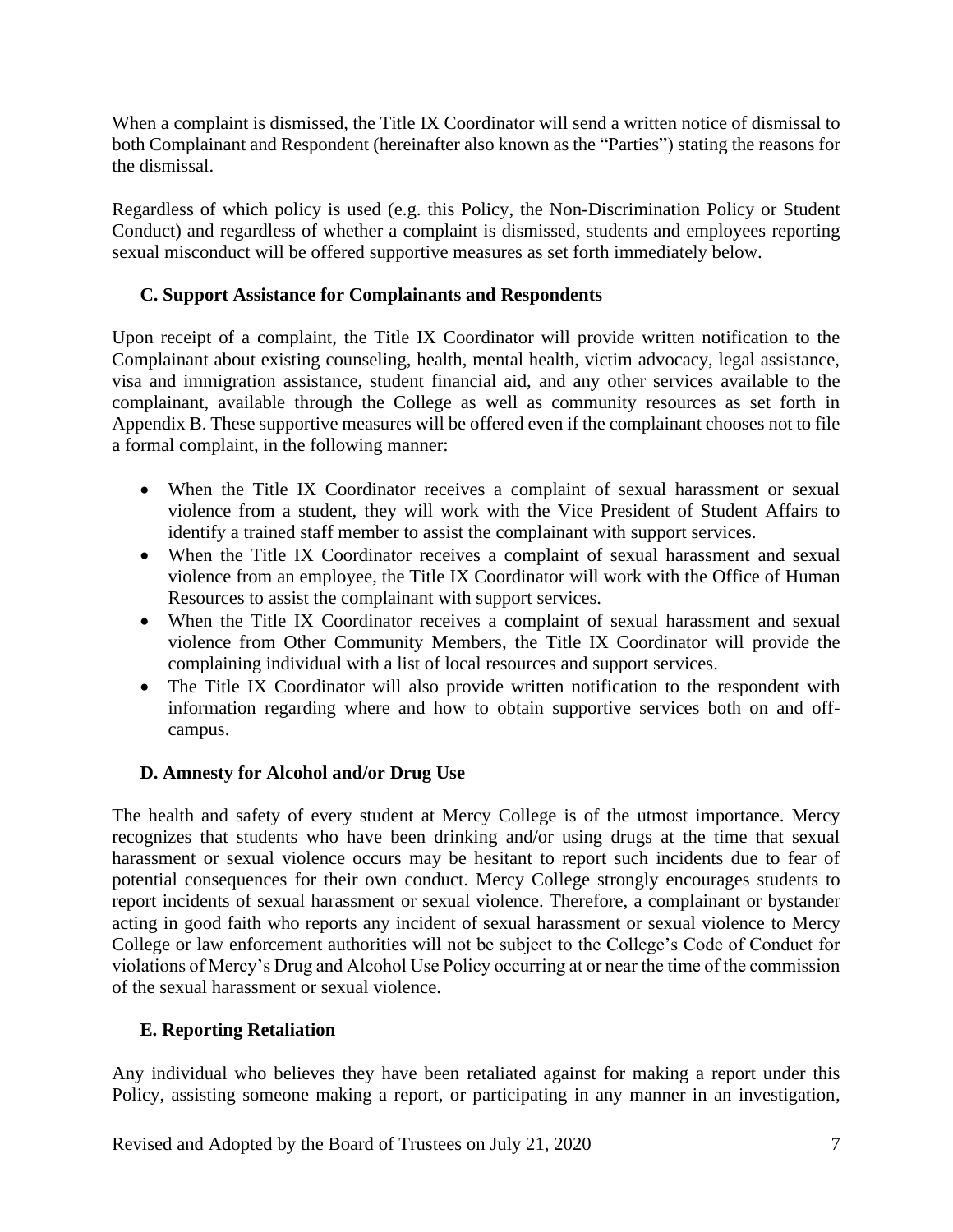hearing or resolution of a sexual harassment or sexual violence complaint may file a complaint with the Title IX Coordinator. All retaliation complaints will be investigated in accordance with the investigation procedures set forth in this policy, and individuals who are found to have engaged in retaliation will be subject to disciplinary action.

### **F. Malicious Allegations**

Members of the Mercy College community who make false and malicious complaints of sexual harassment or sexual violence, as opposed to complaints which, even if erroneous, are made in good-faith, may be subject to disciplinary action under this and other policies at the College. Finding a person in violation of College policy for making a materially false statement in bad faith in the course of an investigation does not constitute retaliation on the part of the College. A determination regarding responsibility, in and of itself, is not sufficient to conclude that any party made a bad faith materially false statement.

### **G. Employees Required to Report Incidents of Sexual Harassment and Sexual Violence**

#### 1. Responsible Employees

The College has designated certain employees as "Responsible Employees" who have a duty to report incidents of sexual harassment and sexual violence, including all details of which they become aware, immediately to the Title IX Coordinator. Such employees are not permitted under any circumstances to maintain a complainant's confidentiality, except that the Title IX Coordinator may honor a request for confidentiality under the circumstances described in Section V below. These employees will, however, maintain a Complainant's privacy to the greatest extent possible, and information reported to them will be shared only with the Title IX Coordinator, the Responsible Employee's supervisor (if relevant), and other people responsible for handling the College's response to the report on a need-to-know basis.

Before a complainant reveals any information to a Responsible Employee regarding an incident of sexual harassment and sexual violence, the employee shall advise the Complainant of the employee's reporting obligations to notify the Title IX Coordinator, and if the Complainant wishes to maintain confidentiality and not disclose any information to the responsible employee, direct the Complainant to confidential resources at the Health and Wellness Center.

Mercy College has designated the following individuals as Responsible Employees:

- Campus Safety staff
- Residence Life Directors and Assistants
- Vice President and Assistant Vice Presidents of Student Affairs
- Director and Assistant Directors of Human Resources
- Provost and Associate Provosts
- President
- Staff Officers
- Deans and Associate Deans
- Athletic Director and Assistant Athletic Directors

Revised and Adopted by the Board of Trustees on July 21, 2020 8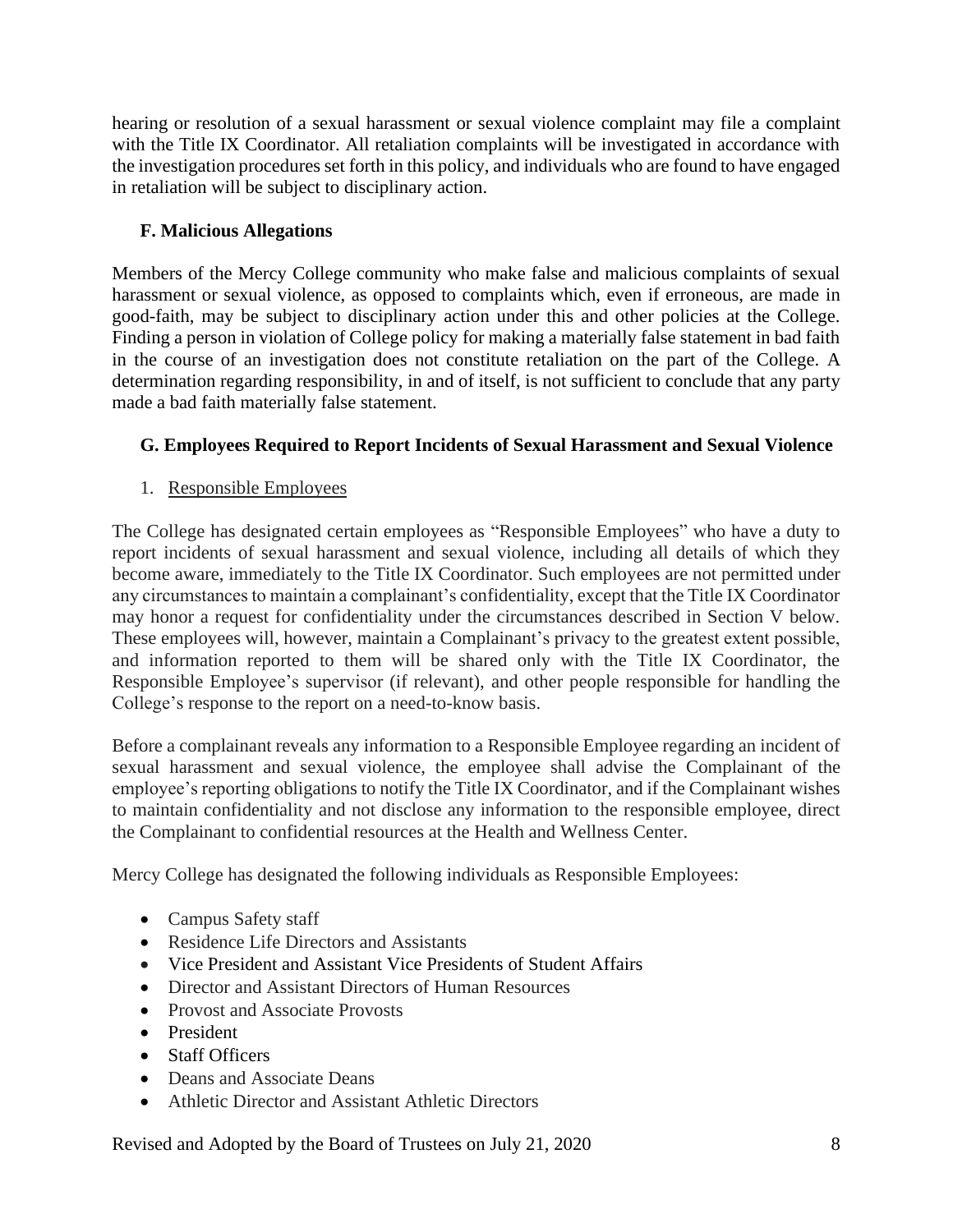### 2. Matters Involving Employees

For cases in which the Complainant and/or Respondent is an employee, **all management and supervisory personnel** have an affirmative duty to and are required to immediately report sexual harassment or sexual violence to the Title IX Coordinator. See Section XV below for definitions of management and supervisory personnel. For questions regarding supervisor or manager title or status, contact the Office of Human Resources.

### 3. Required Reporting

Even in cases where a Complainant requests confidentiality, the Responsible Employee and manager or supervisor nonetheless must report the incident to the Title IX Coordinator. See Section VII below regarding the College's obligations in handling requests for confidentiality.

Even when a Responsible Employee is made aware of a complaint, and notifies the Title IX Coordinator, in order for Mercy College to be put on official notice of a Title IX complaint, for cases involving students, a formal complaint must be submitted. A formal complaint is a signed document filed by a complainant alleging sexual misconduct against a Respondent and requesting that the school investigate the allegations of sexual harassment or sexual violence.

A formal complaint is not required for cases involving employees, and the College must take action upon learning of an alleged incident of sexual harassment or sexual violence.

### **H. Reporting and Other Actions by Bystanders**

While Responsible Employees are required reporters pursuant to this policy, Mercy College encourages all other employees, students and Other Community Members, to report incidents of sexual harassment or sexual violence that they observe or become aware of to the Title IX Coordinator or other campus official so that the College may take appropriate steps to eliminate the alleged discrimination and assist a complainant in obtaining the appropriate supportive measures they need. Bystanders who choose to exercise this positive moral obligation will be supported by the College and shall be protected from retaliation. The College also encourages bystanders who witness sexual harassment or sexual violence to take reasonable and prudent actions to prevent or stop the conduct. Actions may include direct intervention, calling law enforcement, or seeking assistance from a person in authority.

#### **I. Coordination with Outside Law Enforcement Authorities**

In cases where the Complainant files a complaint with outside law enforcement authorities as well as with the College, the College shall determine what actions to take based on its own investigation. The College may coordinate with outside law enforcement authorities in order to avoid interfering with their activities and, where possible, to obtain information regarding their investigation. The College may delay its investigation temporarily while law enforcement conducts its investigation; however, such delay shall not exceed ten (10) days unless the law enforcement agency specifically requests and justifies a longer delay.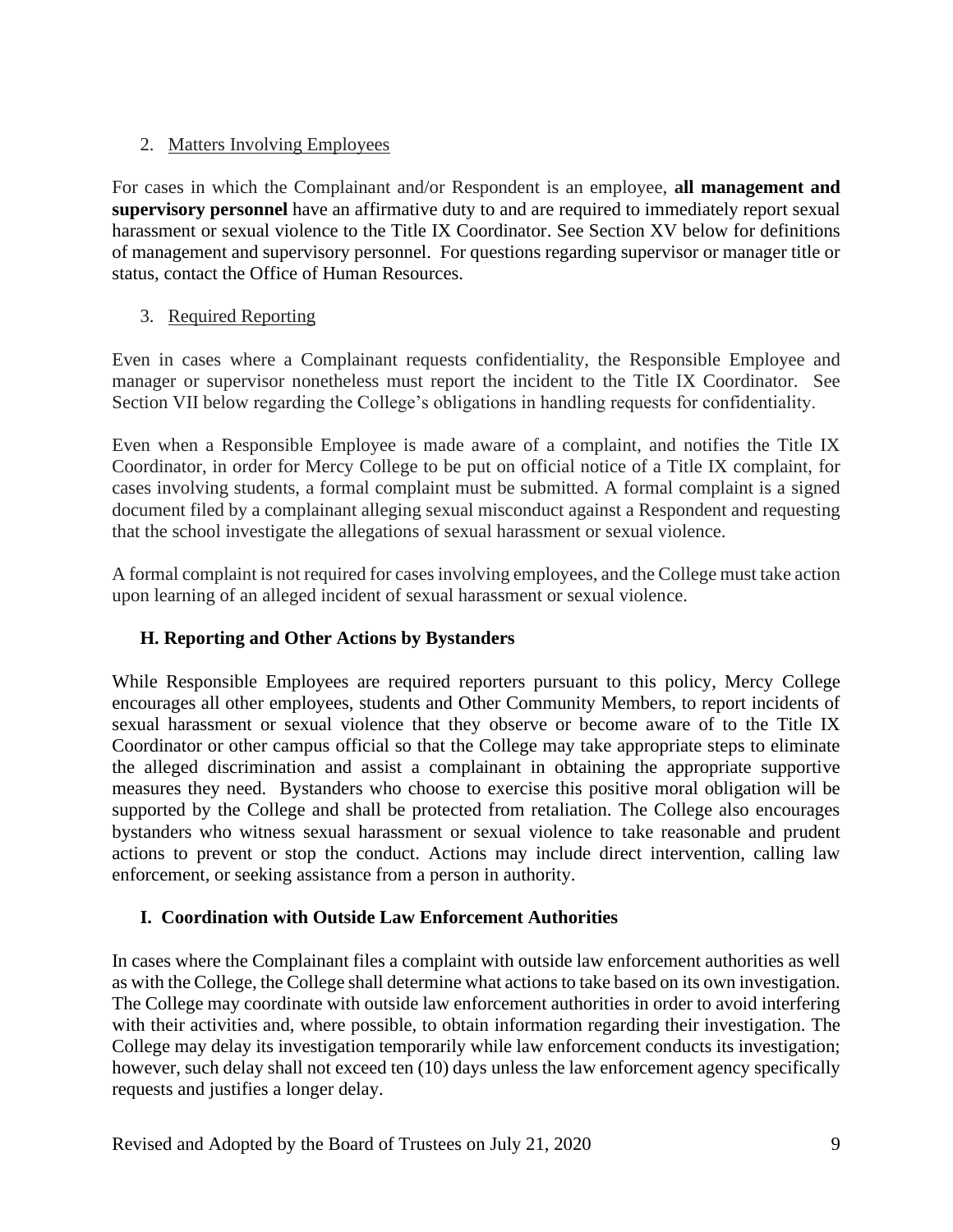Neither a law enforcement determination whether to prosecute a Respondent, nor the outcome of any criminal prosecution, is dispositive of whether the Respondent has committed a violation of this Policy.

# **VII. RIGHTS AND OBLIGATIONS RELATING TO CONFIDENITIALITY**

### **A. Confidential Resources**

1. Students

Students at the College who wish to speak to someone who will keep all of the communications strictly confidential regarding sexual harassment and sexual violence, should speak to a mental health counselor and/or nurse/nurse practitioner at the College's Health and Wellness Center. Mental health counselors and nurse/nurse practitioners will not report any information about an incident to College officials without the student's permission, except where there is an imminent threat to the complainant or any other person, or pursuant to legal reporting obligations, set forth in Section VII.C.2 below.

A Complainant who speaks solely to a mental health counselor and/or a nurse/nurse practitioner must understand that the College may be unable to investigate the particular incident or pursue disciplinary action against the Respondent. Even so, these health care professionals will assist the student in receiving other necessary support. A student who first requests confidentiality may later decide to file a complaint with the school or report the incident to local law enforcement authorities and thereafter have the incident fully investigated. However, delays in reporting, even slight, may hinder an investigation by the College or law enforcement authorities.

2. Employees

While there is no one directly employed by the College to whom employees can speak on a confidential basis regarding sexual harassment or sexual violence, free confidential support services are available through Mercy's Employee Assistance Program (EAP), which is listed on the Benefits Focus website. In addition, confidential community counseling resources are available throughout Westchester County and New York City. See Appendix B.

### **B. Handling Confidentiality Requests After Report Has Been Received by the College**

After a report of an alleged incident of sexual harassment or sexual violence has been received by the Title IX Coordinator, a Complainant may request that the matter be investigated without their identity or any details regarding the incident be divulged at the preliminary review stage, or that no investigation into a particular incident be conducted or that an incident not be reported to outside law enforcement authorities. In all such cases, the Title IX Coordinator will weigh the complainant's request against the College's obligation to provide a safe, non-discriminatory environment for all College community members, including the Complainant.

Factors used to determine whether to honor such a request include, but are not limited to: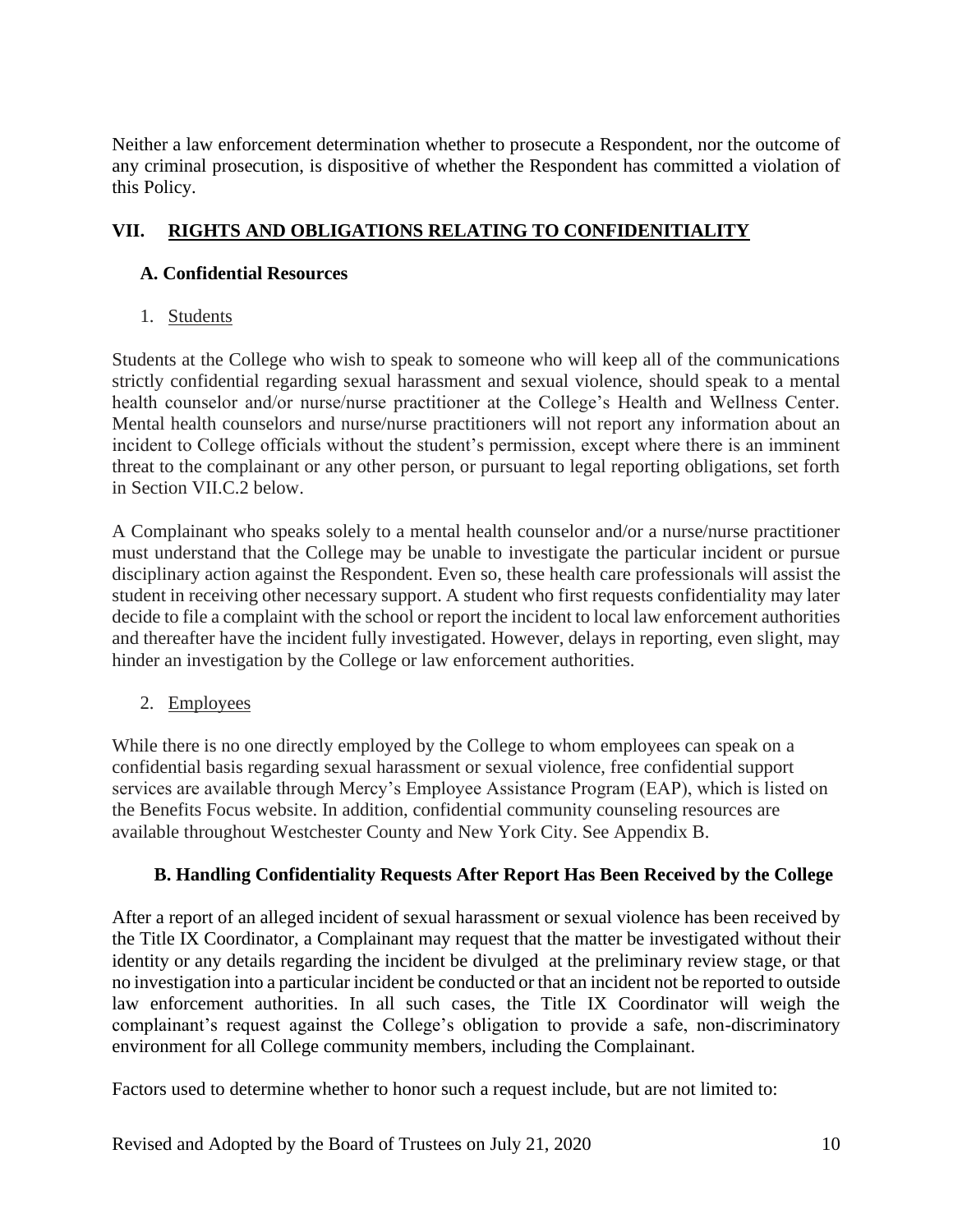- 1. Whether the Respondent has a history of violent behavior or is a repeat offender;
- 2. Whether the incident represents escalation in unlawful conduct on behalf of the Respondent from previously noted behavior;
- 3. The increased risk that the Respondent will commit additional acts of violence;
- 4. Whether the Respondent used a weapon of force;
- 5. Whether the Complainant is a minor; and
- 6. Whether the College possesses other means to obtain evidence such as video surveillance, and whether available information reveals a pattern of perpetration at a given location or by a particular group.

In circumstances where the College decides to proceed with a full investigation (with the Complainant's formal complaint filed or in the rare case where the Complainant does not wish to proceed but the College feels that there is a danger posed to the Complainant or the College community), the College is required under Title IX to divulge the Complainant's identity to the Respondent so that they may respond to the matter in their defense.

#### **C. Other Reporting Obligations Under Federal and State Law**

Regardless of a request for confidentiality, the College is required to abide by laws mandating disclosures in the following circumstances:

1. Annual Crime Statistics. The College must report certain crimes occurring in specific geographic locations that shall be included in the College's annual security report pursuant to the Clery Act, **though it is anonymous**, and does not identify either the specifics of the crime or the identity of the Complainant.

2. Timely Warnings. The College is also required to issue timely warnings of crimes enumerated in the Clery Act occurring within relevant geography that represent a serious or continuing threat to students and employees, except in those circumstances where issuing such a warning may compromise current law enforcement efforts or when the warning itself could potentially identify the reporting individual. The Complainant will not be identified in the timely warning.

3. NYS Campus Safety Act. The College must notify the appropriate law enforcement agency as soon as practicable but in no case more than twenty-four hours after report of a violent felony or student who resides in housing owned or operated by such institution is missing; provided that such reporting requirement shall take into consideration applicable federal law, including, but not limited to, the federal Campus Sexual Assault Victims' Bill of Rights under Title 20 U.S. Code Section 1092(f) which gives the victim of a sexual offense the right on whether or not to report such offense to local law enforcement agencies.

4. Notice to Parents. While the Family Educational Rights and Privacy Act (FERPA) allows the College to share information with parents when there is a health and safety emergency or when the student is a dependent on either parent's prior year federal income tax return, under New York State law the College is not permitted to share information about a report of domestic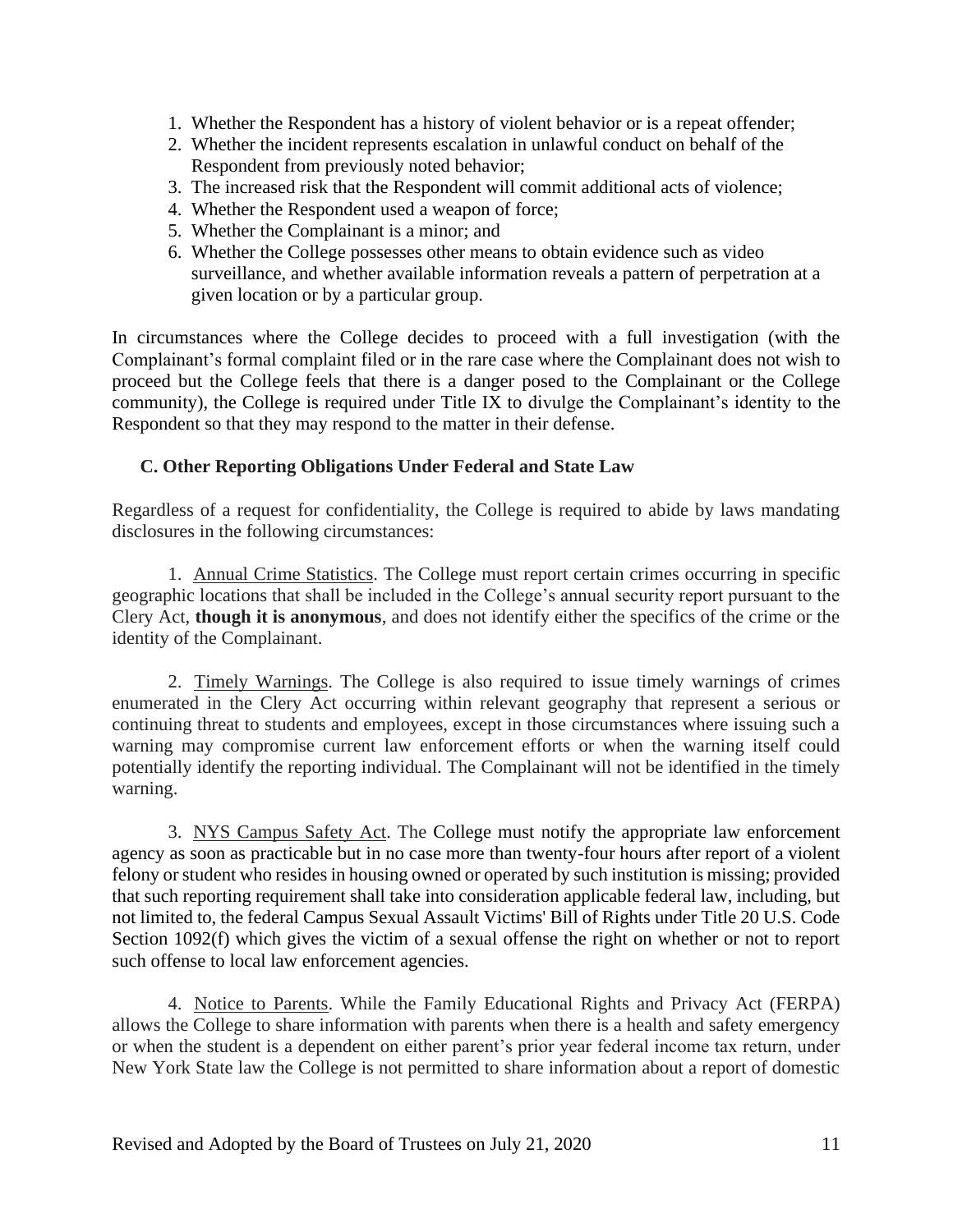violence and dating violence, stalking or sexual assault with parents without the permission of the complainant.

5. Suspected Child Abuse. Certain members of the Mercy College community who interact with, supervise, chaperone, or otherwise oversee minors in programs or activities at Mercy or sponsored by Mercy (such as those in a clinical setting) are required to report immediately to the New York State Maltreatment Hotline at 1-800-342-3720 if they have reasonable cause to suspect abuse or maltreatment of individuals under the age of 18. If anyone other than New York State mandated reporters has reasonable cause to believe that a minor is being or has been abused or maltreated on campus, they should notify either the Title IX Coordinator or the College Campus Safety Department. If anyone observes child abuse while it is happening, they shall immediately call 911.

### **VIII. INTERIM SUPPORTIVE MEASURES AND ACCOMMODATIONS**

The College will take immediate steps to support the individuals in the educational and employment setting, as well as the campus community at large, including taking interim protective measures and provide accommodations, as appropriate, during an investigation. Such measures are available even if a Complainant decides not to officially report or otherwise proceed with an investigation. These measures are individualized services reasonably available that are nonpunitive, non-disciplinary, and not unreasonably burdensome to the other party while designed to ensure equal educational access, protect safety, or deter sexual misconduct. The Complainant will be informed in writing of the availability of such interim protective measures and accommodations. The Respondent will also be offered supportive measures and accommodations as appropriate.

The College can issue a no-contact order between the Complainant and the Respondent. Continued intentional contact on the part of either party would be a violation of this Policy subject to additional conduct charges. A no-contact order does not guarantee that either party will have limited access to the campus or other educational services and programs.

The College will, upon request, assist a Complainant with obtaining an order of protection or equivalent protective or restraining order through law enforcement authorities; provide a copy of any order the College may receive to both the Complainant and the Respondent; have a knowledgeable individual on campus explain the order and answer any questions about it, including information from the order about the Respondent's responsibility to stay away from the protected person or persons; provide an explanation of the consequences for violating these orders, including but not limited to arrest, additional disciplinary charges, and interim suspension; and receiving assistance from the College Office of Campus Safety in contacting local law enforcement to effect an arrest for violating such order.

Other supportive and interim measures include making necessary changes to academic programs, including a change in class schedule; making appropriate accommodations to permit the complainant to take an incomplete or drop a course or courses without penalty; permitting either party the opportunity to attend a class remotely; providing an academic tutor; extending deadlines for assignments; providing academic support services when academic progress is impacted by the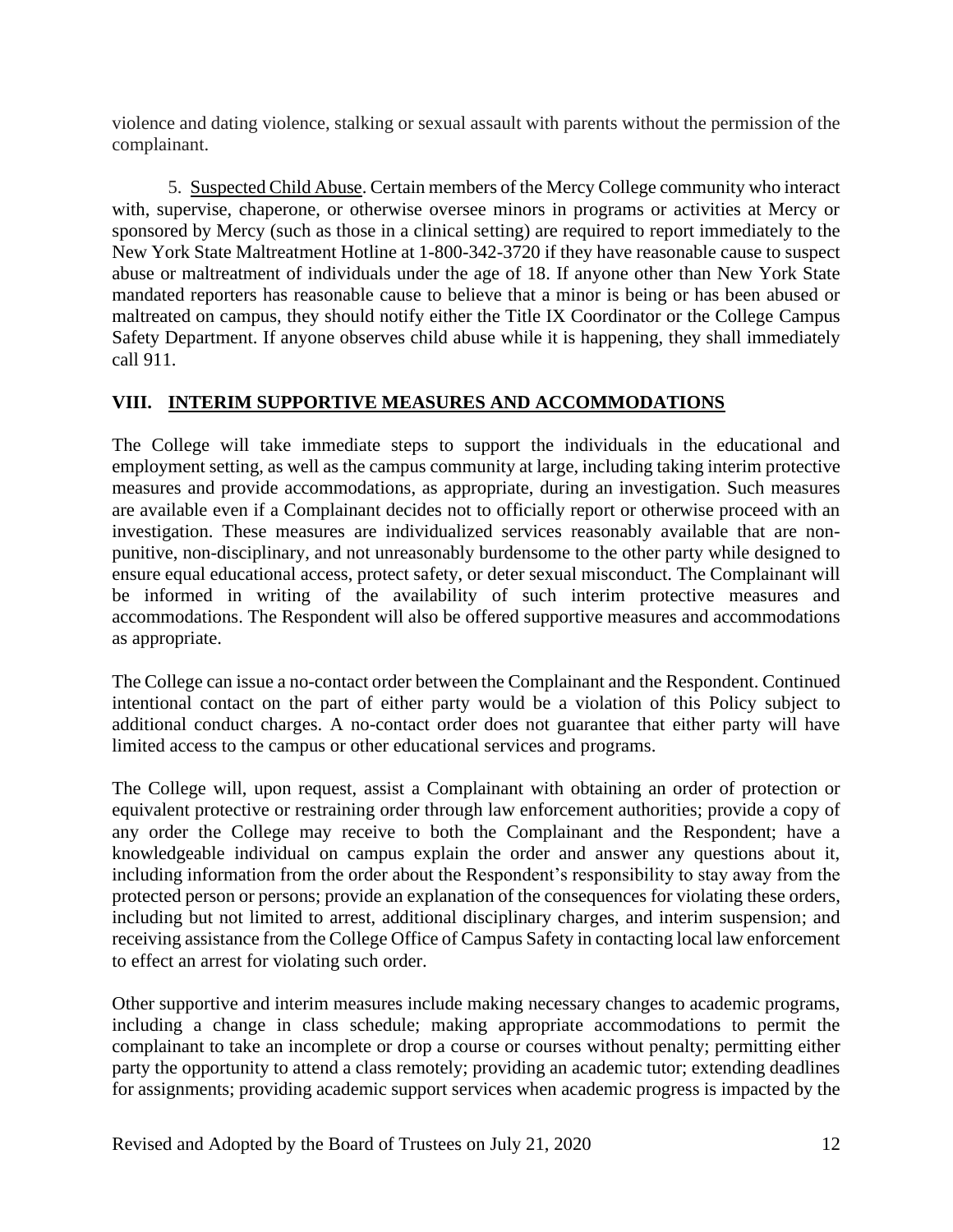alleged incident; making changes to residential housing situations; changing an employee's work assignment or schedule; providing an escort to and from class or campus buildings; offering counseling services through the Health and Wellness Center or a referral to an off-campus agency; and providing assistance with filing a criminal complaint.

Protective measures will remain in place and supportive services will be provided for as long as necessary during and after any investigation, though protective measures may be adjusted based on the findings after an investigation. Both the Respondent and the Complainant shall, upon request, be afforded a prompt review, reasonable under the circumstances, of the need for and terms of any such interim measures and accommodations, and shall be allowed to submit evidence in support of their request. The request for such a review shall be made to the Title IX Coordinator, who will make a determination whether to modify interim measures.

# **IX. INVESTIGATING COMPLAINTS OF SEXUAL MISCONDUCT**

### **A. The Investigation**

Upon receipt of a signed complaint form requesting an investigation from students, or upon receipt of an allegation relating to an employee as a complainant, Mercy College will investigate and adjudicate formal complaints of sexual misconduct using a grievance process that incorporates due process principles, treats all Parties fairly, and reaches reliable responsibility determinations.

The Title IX Coordinator will determine if the allegations meet the Federal Title IX criteria for an investigation, or state and local law criteria, under this Policy. If the allegations **do not** meet any of these criteria, the Title IX Coordinator will provide a rationale in writing to the Complainant and Respondent simultaneously either (1) dismissing the matter and not referring it for further action or (2) referring the matter to the appropriate authority on campus to determine if the complaint can be adjudicated under a different College policy such as the Student Code of Conduct, Faculty Handbook, Employee Handbook and/or Collective Bargaining Agreement.

If the Title IX Coordinator determines that an investigation is warranted under this Policy, the Title IX Coordinator will ensure that:

- 1. The investigation is conducted in a timely, thorough, and impartial manner that provides the Complainant and the Respondent a meaningful opportunity to be heard;
- 2. That the Parties are informed that they may inspect and review evidence;
- 3. The College conducts an objective evaluation of all relevant evidence including both inculpatory and exculpatory evidence;
- 4. That the Parties are notified in writing as to the alleged prohibited conduct committed; the approximate date, time and location of occurrence; the factual allegations concerning the alleged violation; and the possible sanctions;
- 5. A statement is provided to the Parties that the Respondent is presumed not responsible of the alleged misconduct until the conclusion of the grievance process;
- 6. Both Parties are notified in writing as to the time, date, and purpose of any investigative interviews, meetings, and hearings;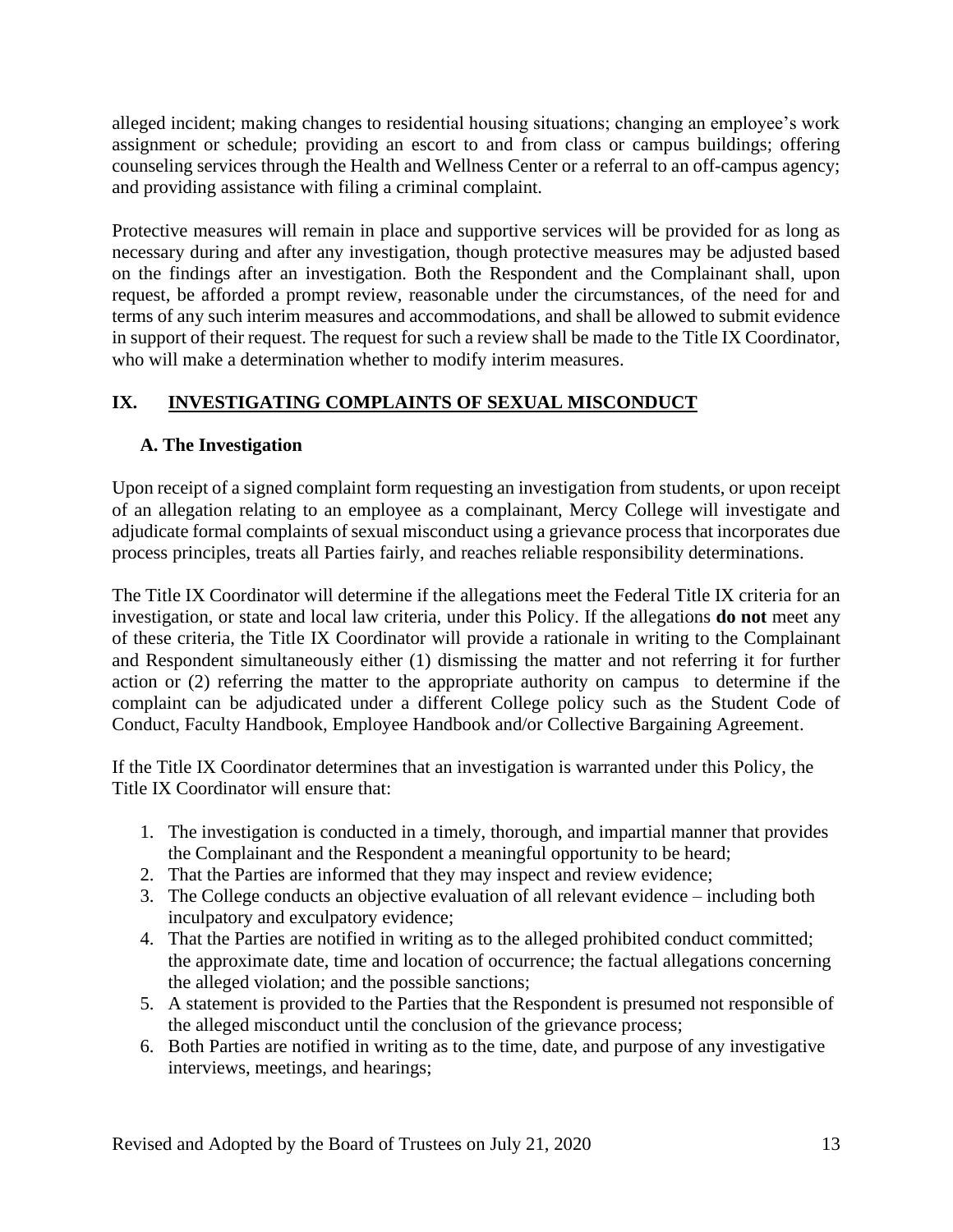- 7. Both Parties Are advised that they may have an advisor of their choice, who may be an attorney; and
- 8. The Parties are informed that the College's Code of Conduct prohibits making false statements or knowingly submitted false information during the grievance process.

The Title IX Coordinator will coordinate investigative efforts with other College offices and may designate another trained individual to conduct all or part of the investigation. The investigation shall be conducted by an individual who has received training in conducting investigations of sexual violence, the effects of trauma, impartiality, and the rights of the Respondent, including the right to a presumption that the Respondent is "not responsible" until a finding of responsibility is made.

While the Title IX Coordinator will facilitate the overall investigation, and can also serve as an investigator, a separate College employee(s) will serve as facilitator for the hearing, as well as the decision maker(s). The decision maker(s) will be selected by the College who is/are not the Title IX Coordinator or an investigator and is/are free from any bias or conflict of interest. The decision maker(s) will participate in the hearing and afterwards, determine if the Respondent is responsible for any of the allegations.

Each party has the opportunity to offer evidence during the course of the investigation. Once evidence is collected, the Title IX Coordinator will send both Parties, and their advisors, evidence directly related to the allegations, in electronic format, with each party having ten (10) calendar days for both Parties to inspect, review, and respond to the evidence prior to the hearing.

After the evidence review process, an investigative report will be sent to both Parties, and their advisors, that summarizes relevant evidence, in electronic format, with each party having 10 (ten) calendar days for both Parties to respond.

#### **B. Informal Resolution**

The College, in its discretion, may offer an informal resolution after a formal complaint of sexual misconduct is received, provided both Parties give voluntary, informed, written consent to attempt informal resolution. Informal resolution may include mediation or restorative justice and be facilitated by an employee trained in informal resolution. The College will in no way require either party to agree to or participate in an informal resolution. At any time prior to the completion of the informal resolution, with both Parties agreeing to the resolution outcome, any party has the right to withdraw from the informal resolution process and resume the grievance process in respect to the formal complaint. The College will not offer or facilitate an informal resolution process to resolve allegations that an employee sexually harassed a student.

#### **C. Hearings**

In the event that there is no resolution of the matter, the Respondent is entitled to a hearing to determine responsibility. All hearings are required by federal law to be held live and in real-time, either in-person or through video conferencing, with both Parties having the right to cross examination. The Parties may be in the same room during the hearing or at the request of either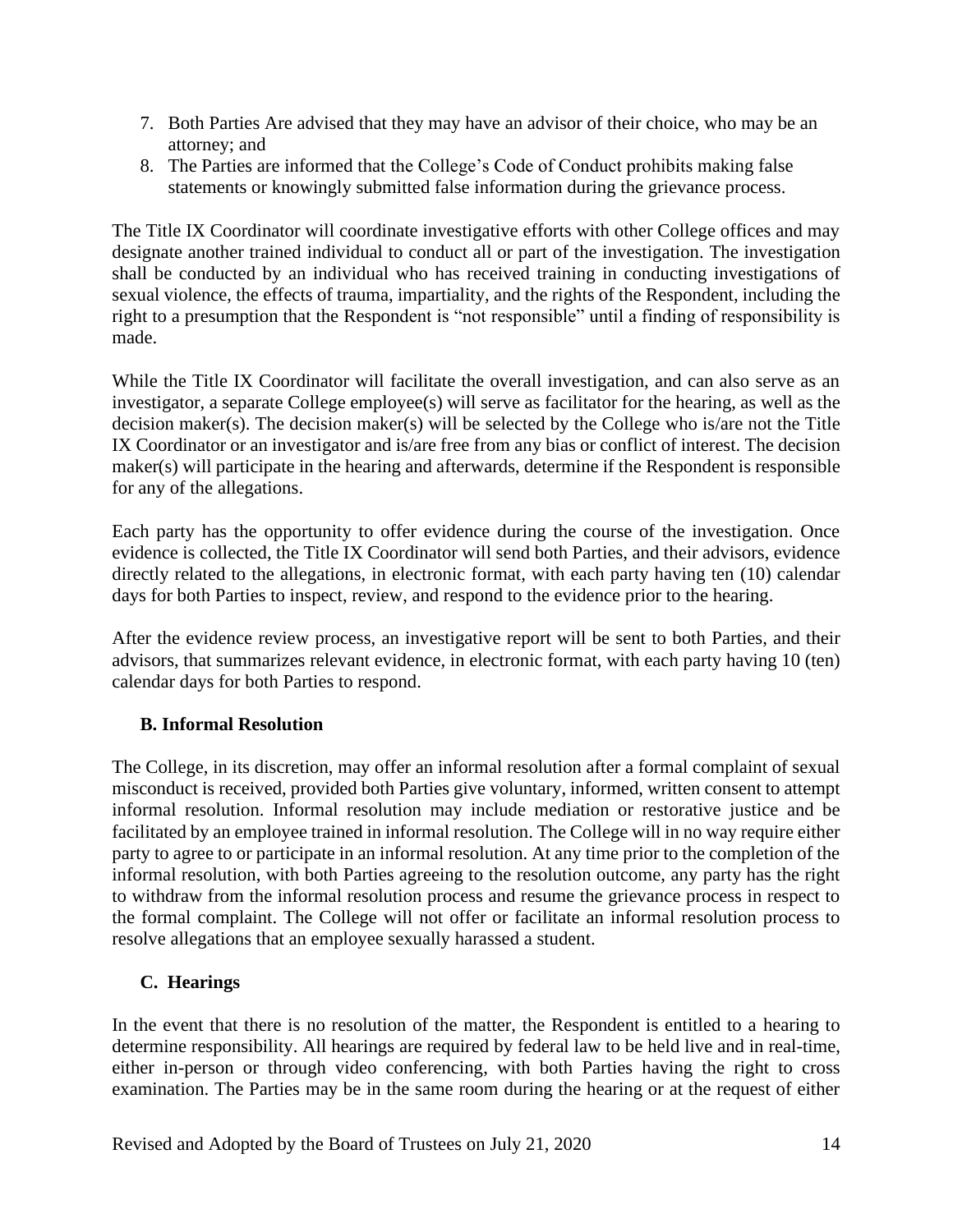party, be in separate rooms. The College reserves the right to have the Parties in separate rooms. When in separate rooms, technology will be used to allow both Parties to see and hear the hearing in real time. In keeping with federal law, the hearing will be recorded.

The hearing facilitator or decision maker(s) is/are responsible for ensuring the hearing is conducted in a civil and professional manner, and reserve the right to take actions necessary to maintain decorum and ensure adherence to Policy. Both Parties have the right to request breaks during the hearing.

1. Advisors

Both Parties are allowed an advisor of their choice who can be an attorney to be present during the hearing. Either party may request an advisor through the College at no charge to conduct crossexamination at the hearing. Any advisor provided by the College will be trained to serve as an advisor, including having knowledge about questions and relevancy.

Each Party's advisor may ask the other party and any witnesses relevant questions and follow-up questions, including questions challenging credibility. This cross examination must be conducted directly, orally, and in real time **by the advisor only**. Badgering on the part of the advisor, including asking the same question repeatedly, will not be allowed.

### 2. Cross Examination and Impact Statement

Only relevant cross-examination questions may be asked of a party or witness. Before a Complainant, Respondent, or witness answers a cross-examination question, the decision maker(s) must first determine whether the question is relevant and explain any decision to exclude a question as not relevant. Cross-examination questions must be presented to the decision maker(s) prior to the hearing to determine relevancy.

If a party or witness does not submit to cross examination at the live hearing, the decision-maker(s) cannot rely on any statement of that party or witness in reaching a determination regarding responsibility. The decision maker(s), however, cannot draw an inference about the determination regarding responsibility based solely on a party's or witness's absence from the live hearing or a refusal to answer cross-examination or other questions.

Questions and evidence about the Complainant's sexual predisposition or prior sexual behavior are not relevant unless such questions and evidence about the complainant's prior sexual behavior are offered to prove that someone other than the Respondent committed the conduct alleged by the complainant or if the question and evidence concern specific incidents of the Complainant's prior sexual behavior with respect to the Respondent and are offered to prove consent.

Neither the Complainant's or the Respondent's physical or mental health diagnosis or treatment will be admitted in the hearing or the stage of the process that determines responsibility, unless prior written approval from the respective party is obtained.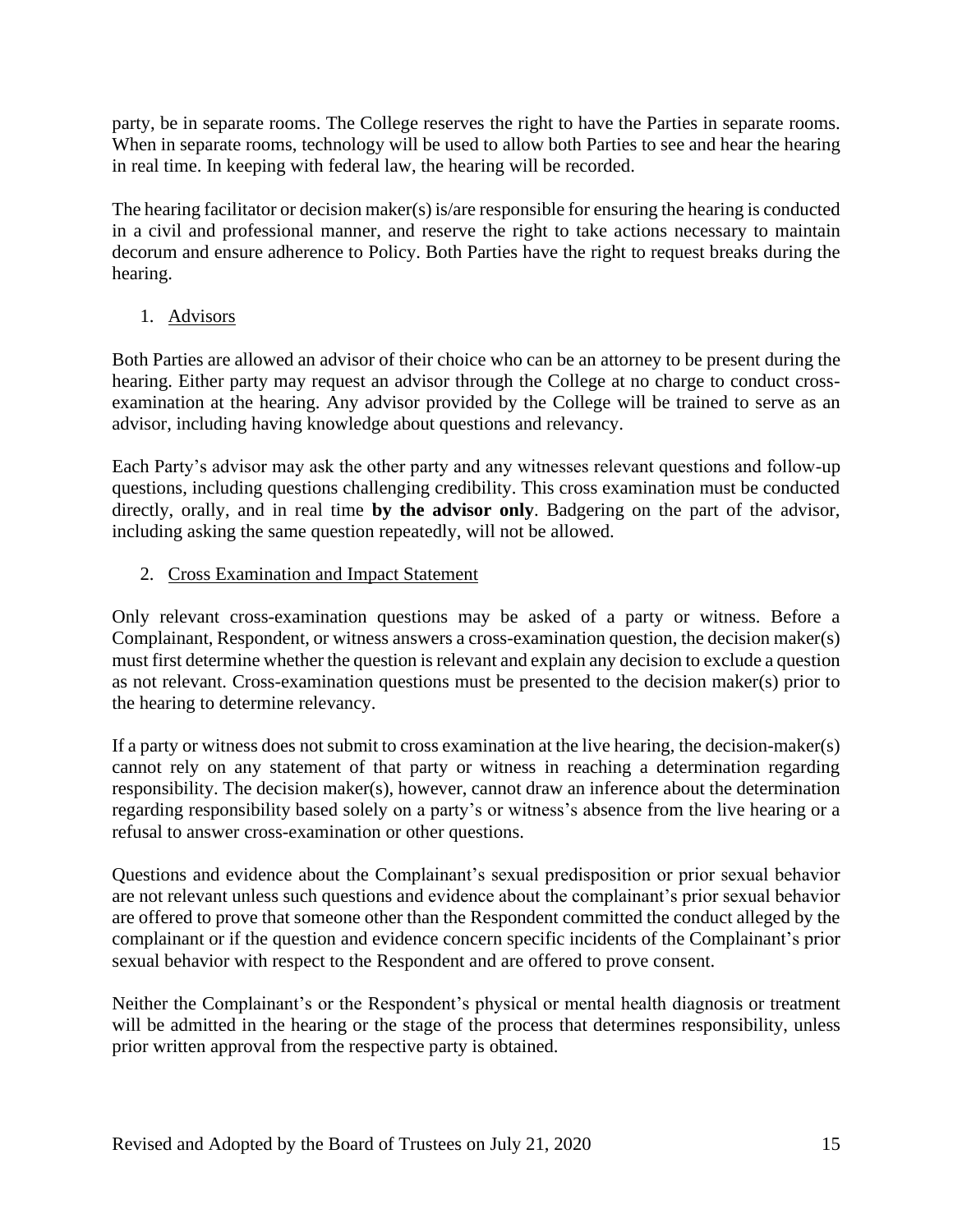Past findings of domestic violence, dating violence, stalking, sexual assault, or other forms of sexual misconduct may be admissible in the stage of the process where sanctions are determined.

The Complainant is permitted to make an impact statement during the point of the proceeding where the decision maker is deliberating on appropriate sanctions.

**Note that this hearing process is required by federal regulations under Title IX and as such, preempts all other College policies and procedures, including under relevant Policies, Procedures, Collective Bargaining Agreements, and Faculty and Human Resources Handbooks.** 

#### **D. Conflicts**

If any administrator designated by this Policy to participate in the investigation or resolution of a complaint, including but not limited to the Title IX Coordinator, is the Respondent, or there exists a conflict for any other reason such as knowledge of the Complainant and/or the Respondent, the President will appoint another College administrator to perform such person's duties under this Policy. If the President is the Respondent, the investigation will be handled by the College's General Counsel or designee.

#### **E. Admission and Acceptance of Penalty Prior to Finding**

At any time prior to a finding of misconduct, the Respondent may admit to the charges and accept the penalty that the decision maker determines to be appropriate to address the misconduct. If the Respondent is a student, this agreed upon penalty, if applicable, shall be placed on the respondent's transcript consistent with Section XI.A.4 below. Before resolving a complaint in this manner, the decision maker must first consult with the Complainant and provide the Complainant an opportunity to object to the proposed resolution in writing. If a resolution is reached over the Complainant's objection, the decision maker or designee shall provide the Complainant with a written statement of reasons supporting such resolution, and the complainant may appeal the decision to enter into the resolution to the Sexual Misconduct Appeals Panel.

#### **F. Timing**

The College will make every reasonable effort to ensure that the investigation and resolution of a complaint is carried out as timely and efficiently as possible. A good-faith effort will be made to complete the investigation, hearing, resolution and appeal within sixty (60) calendar days from the receipt of the formal complaint. If the process will take longer than sixty (60) days, the Title IX Coordinator will notify both Parties in writing and continue to keep them aware of the timeline and any further delays. If the College needs to temporarily delay the fact-finding portion of the investigation due to the evidence-gathering phase of a law enforcement investigation, both Parties will be informed in writing.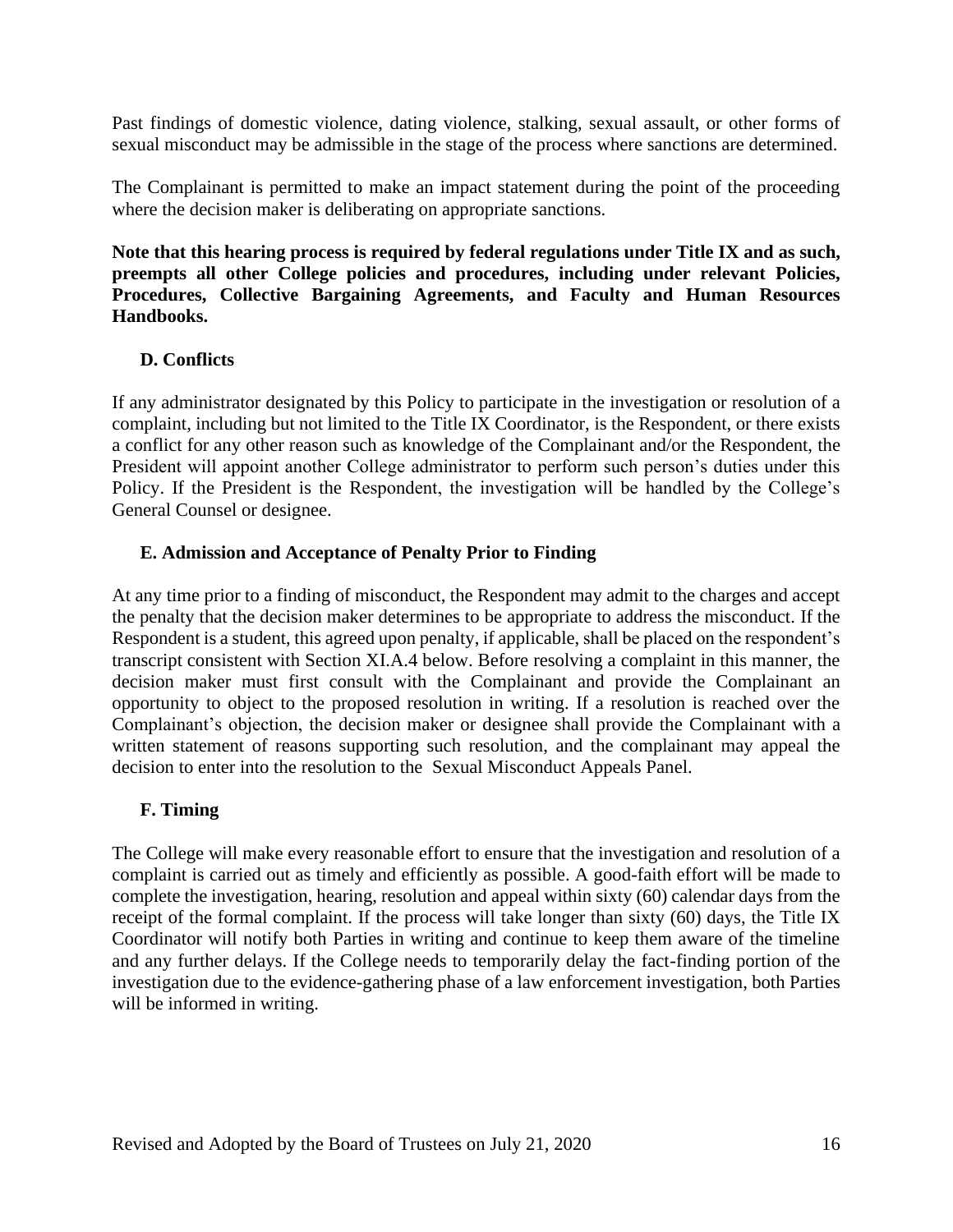### **G. Report of Findings and Standard of Evidence**

Upon completion of the hearing, the decision maker(s) will make a determination of responsibility using the preponderance of the evidence standard. Under preponderance of the evidence standard, the Decision Maker(s) determines whether there is a greater than 50% chance that the allegations are true.

The decision maker(s) will issue a written determination regarding responsibility, sent both to the Complainant and the Respondent, simultaneously, as follows:

- A description of the procedural steps taken from the receipt of the complaint through the determination, including any notifications to the Parties, interviews with Parties and witnesses, site visits, methods used to gather other evidence, and hearings held findings of fact, and conclusions about whether the alleged conduct occurred;
- Findings of fact supporting the determination;
- Conclusions regarding the application of the College's code of conduct to the facts;
- A statement of, and rationale for, the result as to each allegation, including a determination regarding responsibility, any disciplinary sanctions imposed on the Respondent, and any remedies designed to restore or preserve equal access to the recipient's education program or activity; and
- The College's procedures and permissible bases for the Complainant and Respondent to appeal.

The Title IX Coordinator shall apprise the President of the College of the findings of any investigation, as well as any recommended sanctions to be imposed. Following the completion of the investigation, the Title IX Coordinator or designee will report the findings to the Vice President of Student Affairs if the Respondent is a student, the Provost if the Respondent is a faculty member, and to the Director of Human Resources if the Respondent is an employee (other than a faculty member).

If there is a finding after the hearing (of **responsibility** or **no responsibility**), the College is precluded from bringing additional disciplinary action against the Respondent under another College policy or procedure.

# **X. APPEALS PROCESS**

Both Parties have the right to an appeal from a determination regarding responsibility, any sanctions, and/or the College's dismissal of a formal complaint or any allegations therein, on one or more of the following grounds: a procedural irregularity that affected the outcome of the matter; newly discovered evidence that could affect the outcome of the matter; and/or there was a conflict of interest or bias on the part of College personnel that affected the outcome of the matter.

An appeal must be filed in writing to the attention of the Title IX Coordinator no later than ten (10) calendar days from the date the written determination is sent to both Parties. The Title IX Coordinator will forward any appeals to the Sexual Misconduct Appeals Panel for a fair and impartial review by individuals without a conflict of interest. Members of this three-person appeal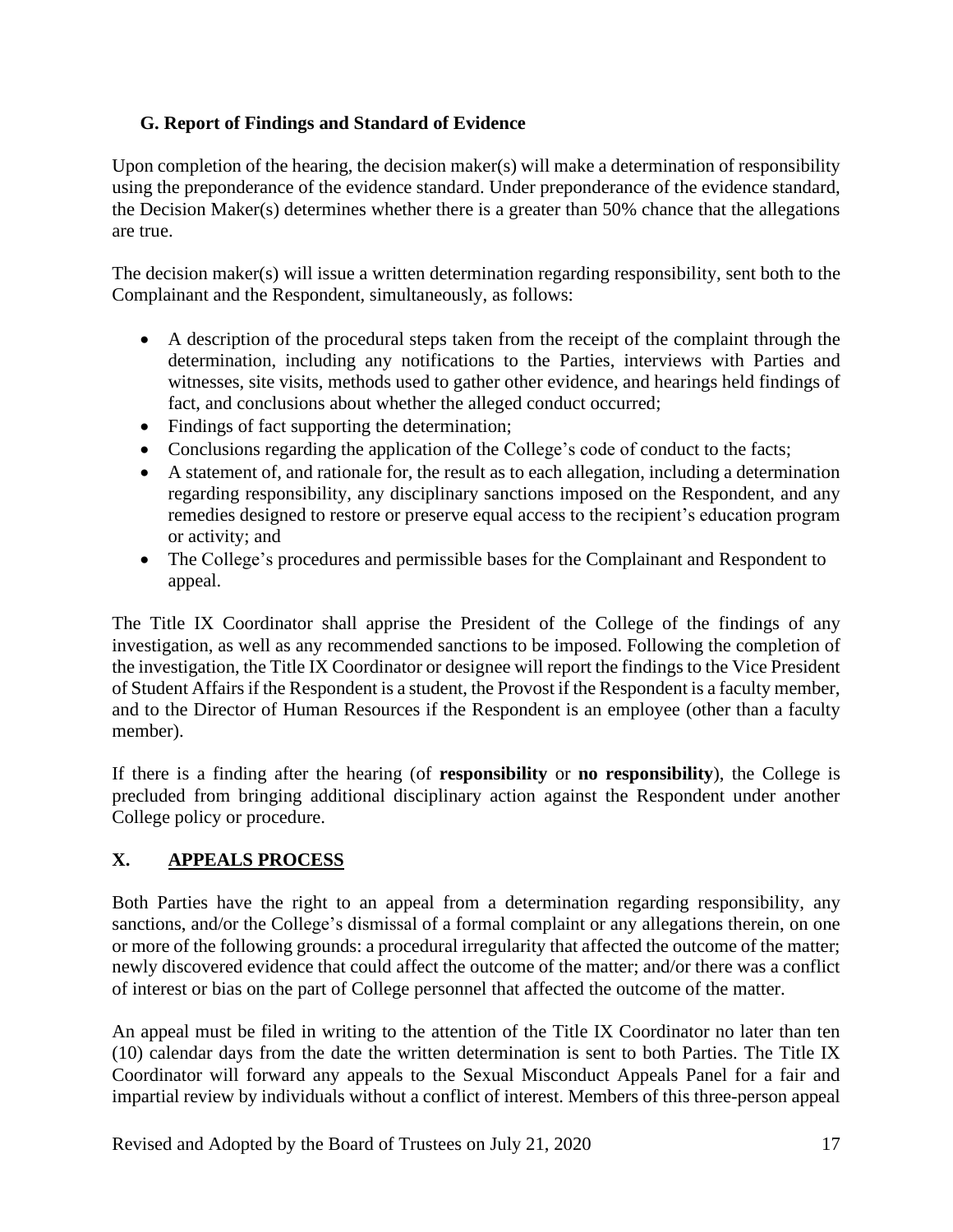panel are specially trained in hearing Title IX cases, including the effects of trauma on parties, impartiality, the rights of both parties, the College's policies and procedures, and other issues including but not limited to domestic violence, dating violence, stalking and sexual assault.

The Title IX Coordinator will inform the other party in writing when an appeal is received. The panel will meet and reach a decision within thirty (30) calendar days from receipt of the appeal, if not sooner, and any delays will be communicated to both parties. The Title IX Coordinator will notify both Parties in writing of the panel's decision.

There are no further appeals available at the College.

### **XI. DISCIPLINARY ACTION**

After making a finding of responsibility, the decision maker(s) will consult with the appropriate College official(s) (i.e. the Vice President of Student Affairs, the Provost or the Director of Human Resources) as to sanctions in accordance with the applicable policy, procedure, handbook, Collective Bargaining Agreement or written contract. When it is determined that, by a preponderance of the evidence, a violation of this Policy has occurred, such action shall be authorized as deemed necessary to properly correct the effects of or to prevent further harm to an affected party or others similarly situated. The Title IX Coordinator shall apprise the President of the College of the findings of any investigation, as well as the recommended sanction(s) to be imposed.

#### **A. Rights**

In cases where it is recommended that discipline be imposed, the Respondent and Complainant shall be entitled to (1) choose whether to disclose or discuss the outcome of the conduct process; and (2) have all information obtained during the course of the conduct process be protected from public release until the appeals panel makes a final determination unless otherwise required by law.

#### **B. Penalties**

The range of penalties against individuals found to have committed a violation of this Policy include but are not limited to the following:

- **Students**: probation, removal from housing, removal from a sports team or other school activity, suspension or expulsion following the relevant disciplinary procedures.
- **Employees** (including faculty): reprimand, suspension (paid or unpaid) or termination of employment following the relevant disciplinary procedures, if applicable.
- **Other Community Members, including contractors:** in cases where the person alleged to have committed sexual harassment or sexual violence on Mercy campuses is neither a Mercy student nor a Mercy employee, the College will take appropriate action, such as restricting her/his access to campus. In addition, the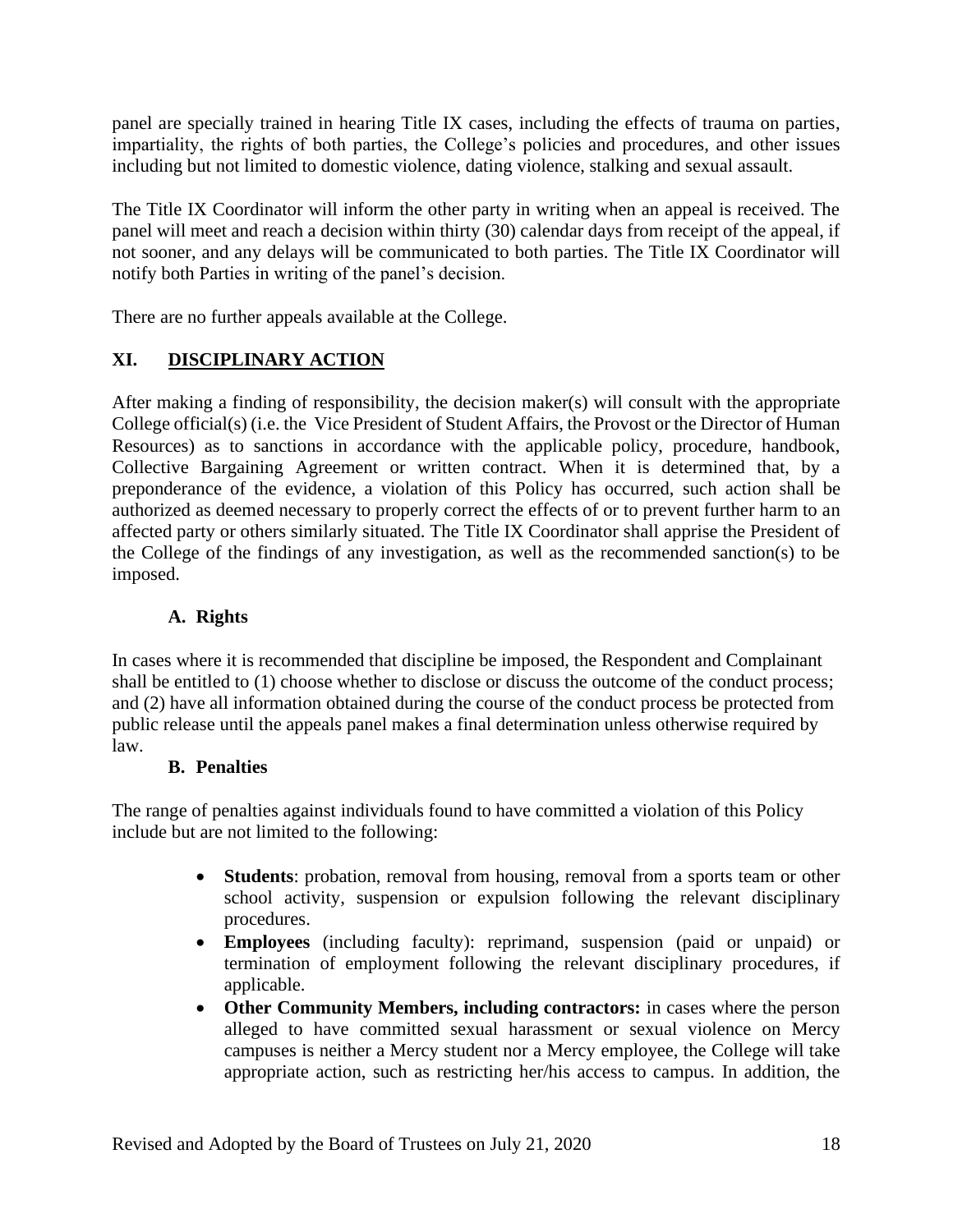matter will be referred to local law enforcement authorities in appropriate circumstances and consistent with this policy.

#### **C. Interim Suspensions**

When the Respondent is a student or employee who presents a continuing threat to the health and safety of the community, the College will take immediate steps to protect the Complainant in the educational and employment setting, including taking interim protective measures and by providing accommodations, as appropriate, during an investigation. The Complainant will be informed by the Title IX Coordinator in writing of such interim protective measures and accommodations, which may include, among other things:

- Making necessary changes to academic programs;
- Making necessary changes to residential housing situations;
- Changing an employee's work assignment or schedule; and/or
- Offering counseling services to the complainant and the respondent, through the Health and Wellness Center or a referral to an off-campus agency.

In circumstances where an interim suspension is imposed, it shall be in accordance with applicable Mercy College Student, Faculty and Employee handbooks, Collective Bargaining Agreements, written contracts, policies or procedures to the extent practicable. Both the Respondent and the Complainant shall, upon request, be afforded a prompt review by the Vice President of Student Affairs (for students), the Provost (for faculty) or the Director of Human Resources (for employees, excluding faculty), to determine whether the interim suspension is reasonable under the circumstances. The individual requesting review shall be allowed to submit evidence in support of their request of why there should be a modification of the interim suspension. The decision of the appropriate official noted above is final.

#### **D. Notations on Transcripts**

In cases in which a Respondent has been found responsible for committing a Clery Act reportable crime of violence, the College shall make a notation on their transcript stating that they was "suspended after a finding of responsibility for a code of conduct violation" or "expelled after a finding of responsibility for a code of conduct violation." For the Respondent who withdraws from the College while such conduct charges are pending, and declines to complete the disciplinary process, the College shall make a notation on the transcript of such students that they "withdrew with conduct charges pending." Notations for expulsion and withdrawal with conduct charges pending will not be removed from a student's transcript. Notations for suspension shall not be removed prior to one year after conclusion of the penalty. If a finding of responsibility is vacated for any reason, such as after an appeal to the Sexual Misconduct Appeals Panel, any such transcript notation shall be removed.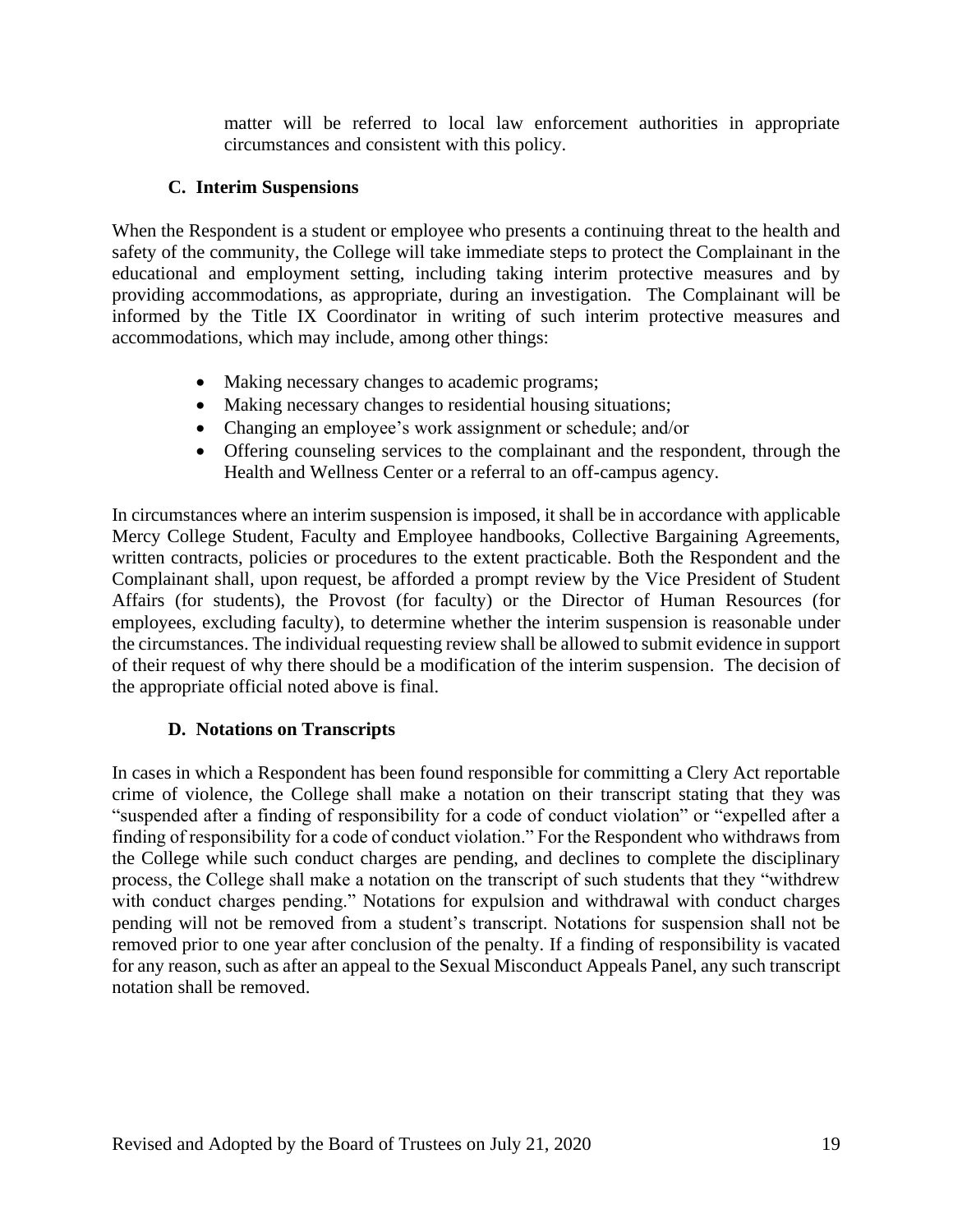### **E. FERPA**

Nothing in this Policy, including notice regarding the results of the disciplinary process, violates the Family Educational Rights and Privacy Act (FERPA), including any initial, interim and final decision and the rationale by a College official entitled to resolve student disciplinary matters.

### **XII. CONSENSUAL RELATIONSHIPS**

Sexual harassment may be at issue even in relationships that begin as consensual ones. In particular, such relationships can be problematic when one person in the relationship is, or could be perceived to be, in a position of institutional authority relative to the other person. In order to avoid that possibility, it is the policy of the College that any relationship in which one person has, or reasonably could be perceived to have, institutional authority over another member of the College community must be disclosed as follows, so that the matter may be addressed as appropriate under the circumstances:

- Any faculty member who is or becomes a party to a consensual relationship with a student—regardless of whether the student is in the faculty member's class—must disclose that relationship to the Associate Provost or their school dean.
- Any non-faculty College employee who is or become a party to a consensual relationship with any student must disclose that relationship to the Office of Human Resources.
- Any employee (faculty member or otherwise) who is in a relationship with another employee with someone for whom they supervise, must disclose the relationship to the Office of Human Resources.

### **XIII. FILING EXTERNAL COMPLAINTS**

Complainants have the right at any time to file complaints with the Office for Civil Rights (OCR) of the U.S. Department of Education, alleging violations of Title IX, and to file complaints with other appropriate agencies alleging violations of other federal, state or local laws, such as the Equal Employment Opportunity Commission (EEOC) (for employees), or the New York State, New York City or Westchester County Division of Human Rights. Contact information for OCR, the NYS Division of Human Rights, and other relevant agencies is set forth in Appendix B.

### **XIV. ADDITIONAL COLLEGE OBLIGATIONS UNDER THIS POLICY**

In addition to addressing possible violations of this Policy, Mercy College has the following obligations:

#### **A. Dissemination of Policies, Procedures and Notices**

The Title IX Coordinator, in coordination with the Office of Student Affairs, Office of Campus Safety, the Office of Human Resources and other applicable offices, is responsible for the wide dissemination of the following: this Policy; Mercy College's *Notice of Non-Discrimination*; the Title IX Coordinator's name, phone number, office location, and email address; and contact information for the Office of Campus Safety.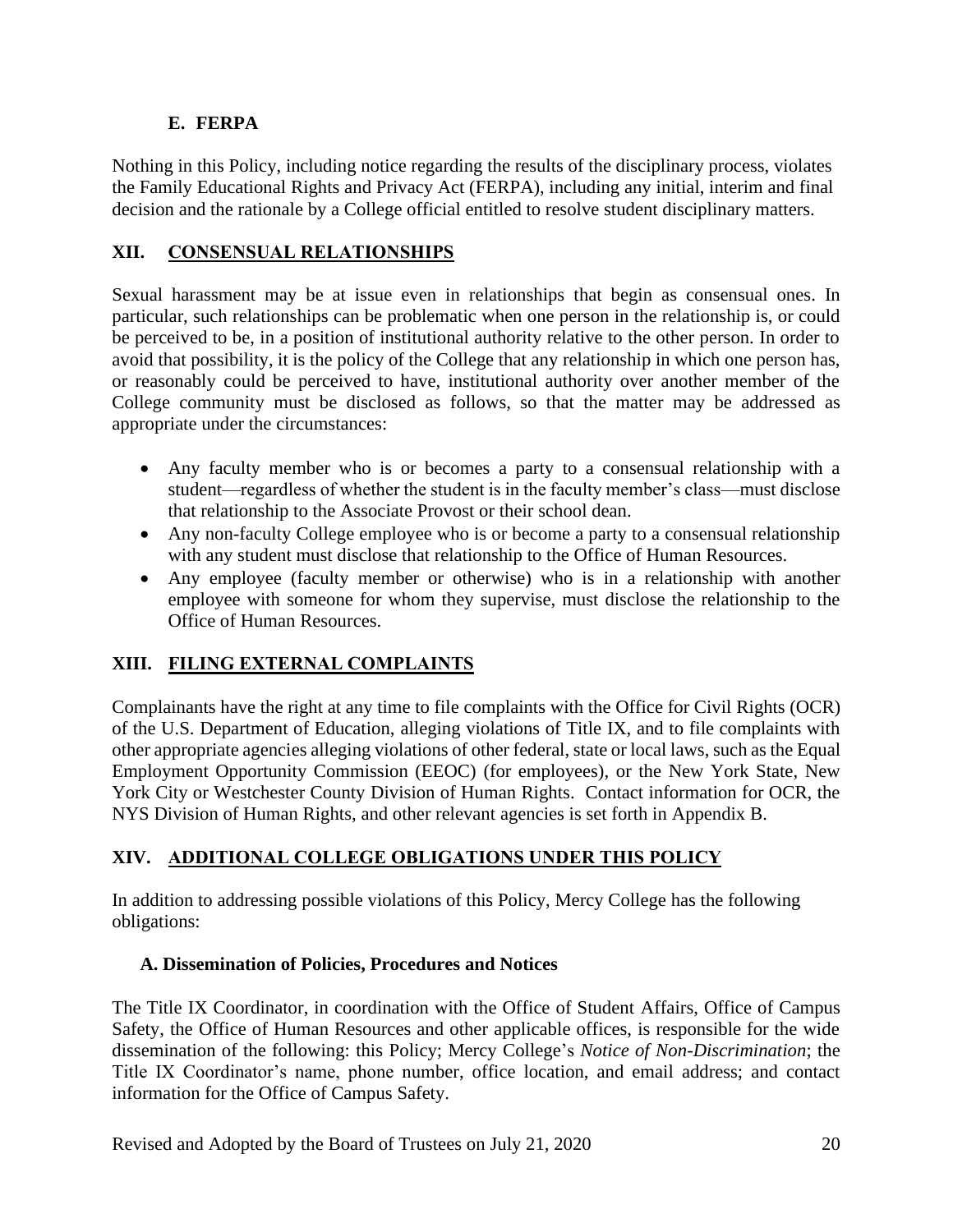Such dissemination shall include posting the documents and information on the College website and including it in any student or employee handbooks, and in resident life materials. In addition, the Mercy College Students' Bill of Rights, which is appended to and made a part of this Policy, must be distributed to any individual reporting an incident of sexual harassment or sexual violence at the time the report is made. It must also be distributed annually to all students. All of the above information shall be posted on the College's Title IX website in an easily accessible manner to the public, posted in campus residence halls and campus centers, and shall include links or information to file a report and seek a response.

#### **B. Student Educational Programming**

The Title IX Coordinator, in coordination with the Office of Student Affairs, Office of Campus Safety, the Office of Human Resources and other applicable offices, is responsible for ensuring that the College engages in a comprehensive student orientation and ongoing education campaign, using multiple methods, to educate members of the College community about sexual misconduct, including domestic violence, dating violence, stalking and sexual assault. The programming shall: (1) be culturally relevant, inclusive of diverse communities and identities, sustainable, responsive to community needs and informed by research or assessed for value, effectiveness, or outcome; and (2) consider environmental risk and protective factors as they occur on the individual, relationship, institutional, community, and societal levels.

Some of the information to be imparted shall include, but not be limited to:

- 1. All of the information contained in this Policy, including:
	- a. prohibited conduct, resources offered while the College takes administrative and/or conduct action against an accused;
	- b. that College policies apply equally to all students regardless of sexual orientation, gender identity or gender expression;
	- c. the role of relevant College officials relating to this Policy; and the consequences and sanctions for individuals who commit these crimes and code of conduct violations;
- 2. Awareness of violence, its impact on victims and survivors and their friends and family, and its long-term impact, without identifying victims in any way;
- F. Bystander intervention and the importance of taking action to prevent violence when one can safely do so; and
- G. Risk assessment and reduction including, but not limited to, steps that potential victims, perpetrators, and bystanders can take to lower the incidence of violations, which may contain information about the dangers of drug and alcohol use, including underage drinking and binge drinking, involuntary consumption of incapacitating drugs and the danger of mislabeled drugs and alcohol, the importance of communication with trusted friends and family whether on campus or off campus, and the availability of College officials who can answer general or specific questions about risk reduction.

The College shall provide such educational programming: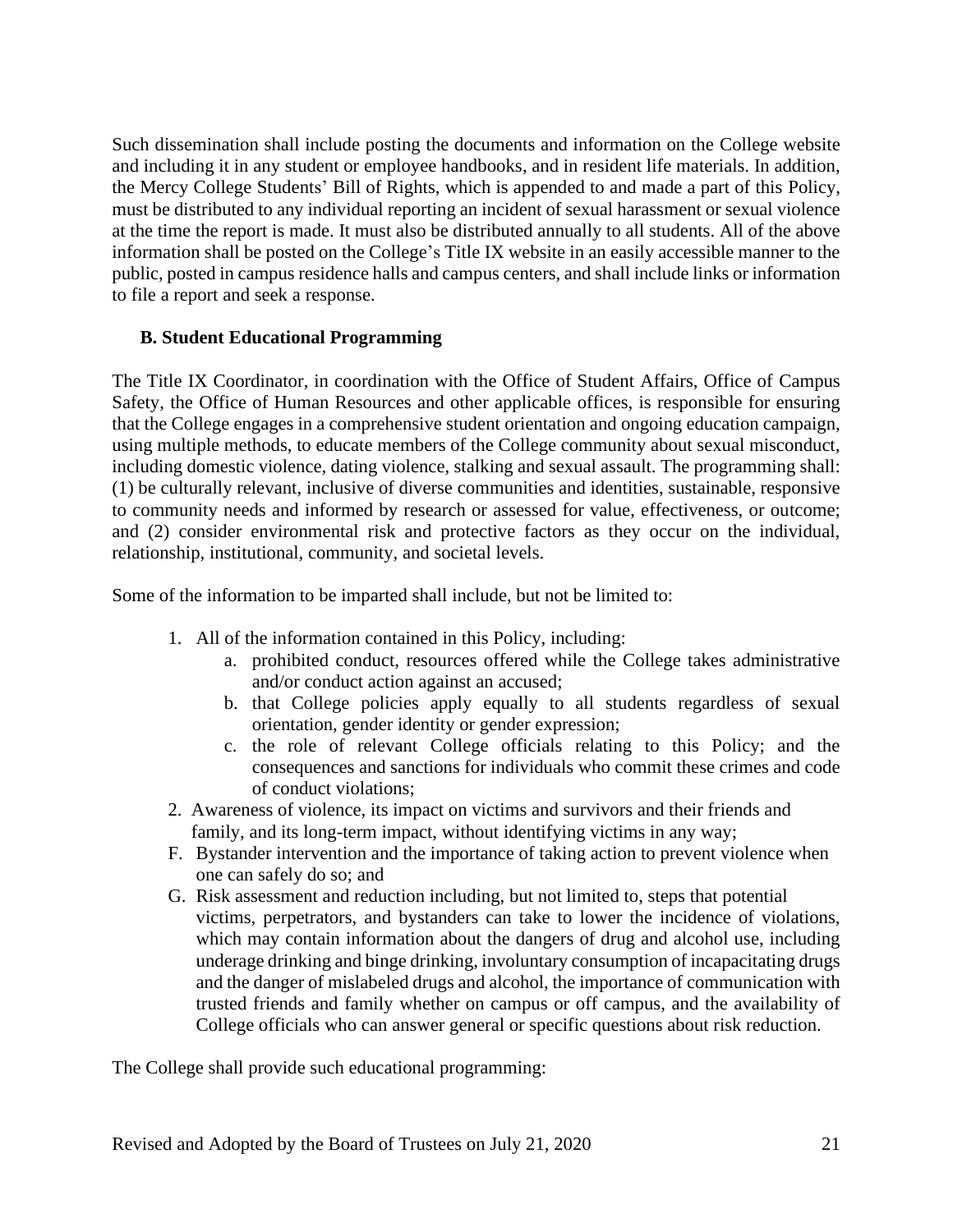- 1. To all new students, whether first-year, or transfer, undergraduate, graduate or professional;
- 2. To each student leader and officer of student organizations recognized by the College, as well as those seeking recognition by the College, prior to receiving recognition or registration;
- 3. To student-athletes prior to participating in intercollegiate athletic competition; and
- 4. To all students residing in College-sponsored housing prior to entering housing for the school year.

The College shall also offer educational programming to all other students not subject to required training, including international students, students that are also employees, students in student organizations, and distance learning students.

### **C. Faculty and Staff Training**

The Title IX Coordinator, in coordination with the Office of Campus Safety, the Office of Human Resources and other applicable offices, is responsible for ensuring that all new employees and current employees, including but not limited to faculty, staff, administrators, security officers, athletic staff and residence life staff receive annual training regarding all aspects of this policy and on sexual misconduct (including domestic violence, dating violence, stalking and sexual assault).

### **D. Conducting Campus Climate Assessments and Annual Reporting**

The College shall conduct, no less than every other year or as otherwise required by law, a campus climate assessment to ascertain general awareness and knowledge of the provisions of this Policy, including student experience with and knowledge of reporting and college adjudicatory processes, which shall be developed using standard and commonly recognized research methods. The assessment shall be structured to comply with applicable law, including Section 129-B of the New York State Education Law. The College shall publish the results of the surveys on its Title IX web page. The published results shall not contain any information which would enable a reader to identify any individual who responded to the climate assessment.

The College is required to report to the State of New York aggregate data relating to domestic violence, dating violence, stalking and sexual assault, in accordance with state and any applicable law.

### **XV. DEFINITIONS OF TERMS IN THIS POLICY**

**A. Affirmative Consent** is a knowing, voluntary and mutual decision among all participants to engage in sexual activity. Consent can be given by words or actions, as long as those words or actions create clear permission regarding willingness to engage in the sexual activity. Silence or lack of resistance, in and of itself, does not demonstrate consent. The definition of consent does not vary based upon a participant's sex, sexual orientation, gender identity or gender expression. Consent may be initially given but withdrawn at any time. Consent to any sexual act or prior consensual sexual activity between or with any party does not necessarily constitute consent to any other sexual act. Consent cannot be given when it is the result of any coercion, intimidation,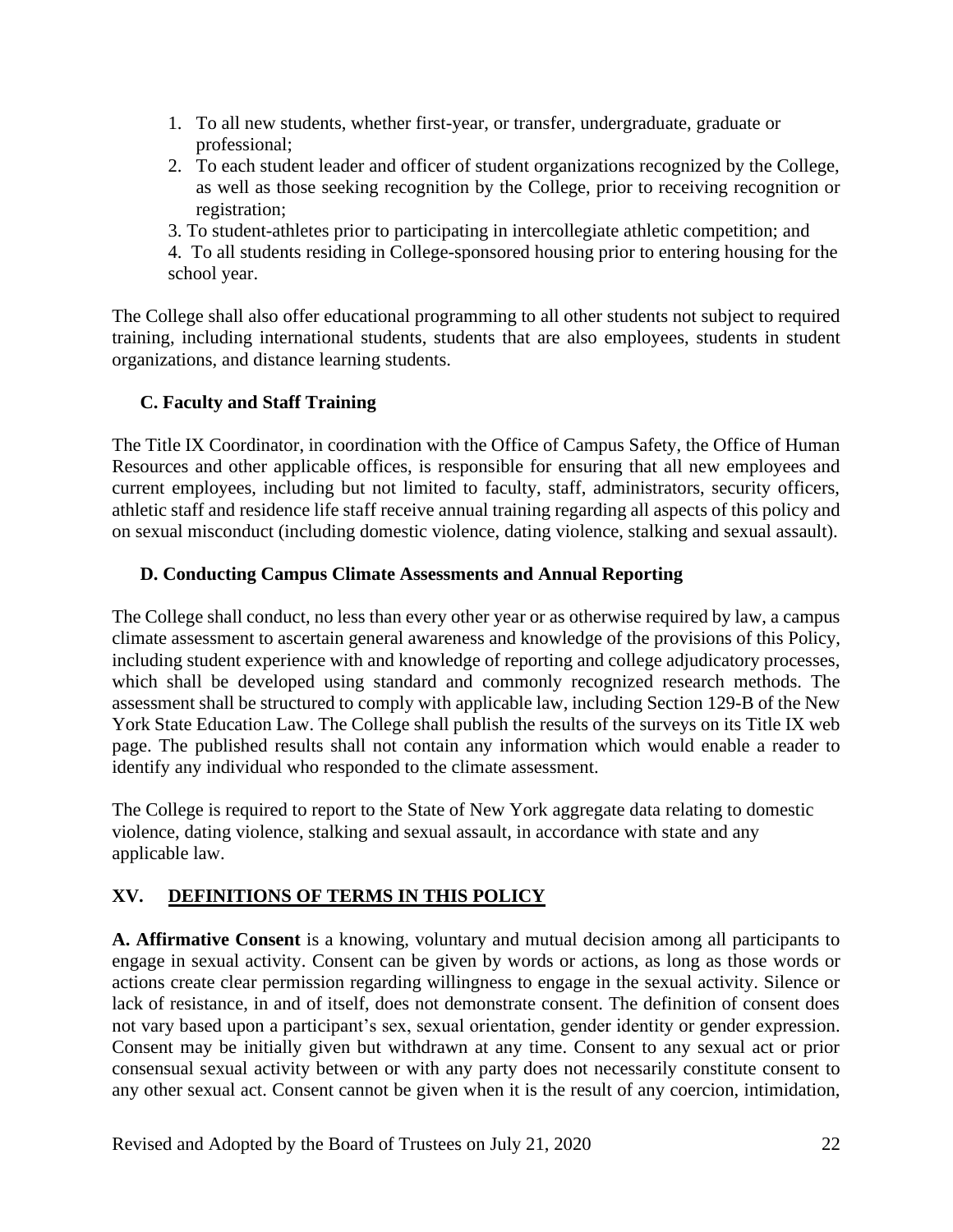force, or threat of harm. When consent is withdrawn or can longer be given, sexual activity must stop.

In order to give consent, one must be of legal age (17 years or older). Consent is required regardless of whether the person initiating the act is under the influence of drugs and/or alcohol. Consent cannot be given when a person is incapacitated, which occurs when an individual lacks the ability to knowingly choose to participate in sexual activity. Incapacitation may be caused by lack of consciousness or being asleep, being involuntarily restrained, or if the individual otherwise cannot consent. Depending on the degree of intoxication, someone who is under the influence of alcohol, drugs, or other intoxicants may be incapacitated and therefore unable to consent.

**B. Complainant** refers to the individual who alleges that they have been the subject of sexual harassment or sexual violence, and can be a Mercy student, employee (including all full-time and part-time faculty and staff), or other Community Member, including but not limited to applicants for admission, applicants for employment, or contractors.

**C. Complaint** is an allegation of sexual harassment or sexual violence made under this policy. Under federal Title IX, students are required to file a formal complaint for an investigation or other action to commence. Employees are not required to file a formal complaint under State law. Under this Policy, a complaint may be brought to the College's attention by someone other than the Complainant.

**D. Contractors** are protected from prohibited discrimination under New York State law, and they include: subcontractors, vendors, consultants or other persons providing services pursuant to a contract in the workplace with the College or who are employees of such a contractor, subcontractor, vendor, consultant or other person providing services pursuant to a contract in the workplace with the College.

 **E. Dating violence** means violence by a person who has been in a romantic or intimate relationship with the victim. Whether there was such relationship will be gauged by its length, type, and frequency of interaction.

**F. Domestic Violence** includes asserted violent misdemeanor and felony offenses committed by the victim's current or former spouse, current or former cohabitant, person similarly situated under domestic or family violence law, or anyone else protected under domestic or family violence law.

**G. Forcible Touching/Fondling** is intentionally touching the sexual or other intimate parts of another person without the latter's consent for the purpose of degrading or abusing such person; or for the purpose of gratifying the actor's sexual desire.

**H**. **Managers and Supervisors** are employees who either (1) have the authority to make tangible employment decisions with regard to other employees, including the authority to hire, fire, promote, compensate or assign significantly different responsibilities; or (2) have the authority to make recommendations on tangible employment decisions that are given particular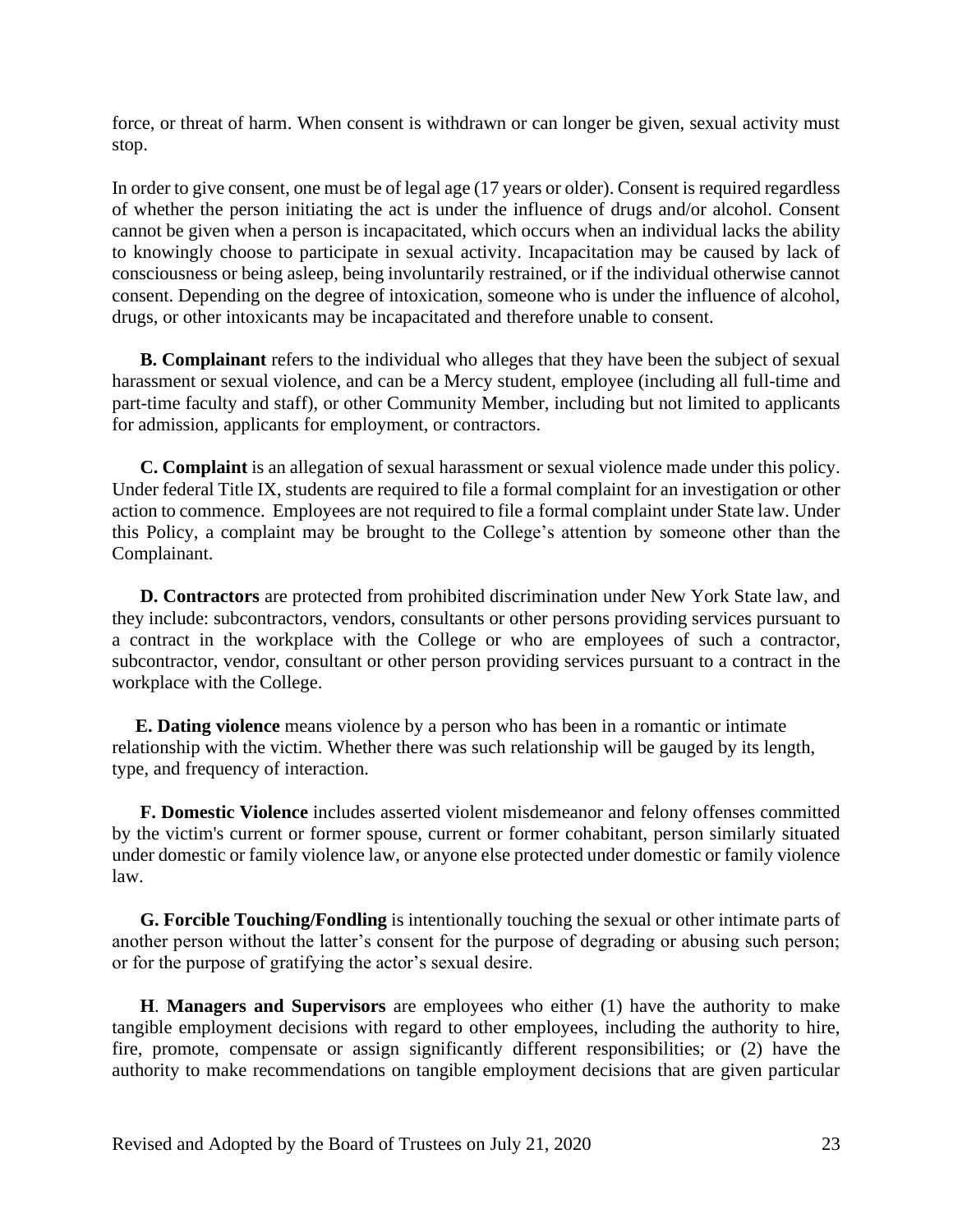weight. Managers and supervisors include but are not limited to: vice presidents, directors, deans, associate deans and academic unit heads.

**I. Rape and Attempted Rape** is the penetration or attempted penetration, no matter how slight, of any body part by a sex organ of another person, without the consent of that person.

 **J. Reporting Individual** is any person who reports sex discrimination, including sexual harassment (whether or not the person reporting is the person alleged to be the victim of conduct that could constitute sex discrimination).

**K. Respondent** refers to the individual who is alleged to have committed sexual harassment or sexual violence against a Mercy College student or employee, or Other Community Member.

**L. Retaliation** is adverse treatment of an individual as a result of that individual's reporting sexual harassment or sexual violence, assisting someone with a report of sexual harassment or sexual violence, or testifying or participating or refusing to participate in any manner in an investigation, proceeding, hearing or resolution of a sexual harassment or sexual violence complaint. Adverse treatment includes threats, intimidation, coercion, discrimination or other reprisals by either a complainant or respondent or by others such as friends or relatives of either a complainant or respondent.

**M. Sexual Activity** is penetration, however slight, of the vulva or the anus by the penis, hand/fingers or other object; contact between the mouth and the penis, the mouth and the vulva, or the mouth and the anus; intentional touching, either directly or through the clothing, of the genitalia, anus, groin, breast, inner thigh, or buttocks of any person; or intentional touching, either directly or through the clothing of any other body part, with an intent to abuse, humiliate, harass, degrade or arouse or gratify the sexual desire of any person.

**N. Sexual Assault** is any form of sexual activity that occurs without consent.

**O. Sexual Harassment** under Title IX is unwelcome conduct of a sexual nature, including but not limited to unwelcome sexual advances, requests for sexual favors, and other verbal, nonverbal, graphic and electronic communications or physical conduct of a sexual nature when: submission to or rejection of such conduct is made either explicitly or implicitly a condition of an individual's employment or academic standing or is used as the basis for employment decisions or for academic evaluation, grades, or advancement (quid pro quo); or such conduct is sufficiently severe and pervasive to adversely affect an individual's participation in employment, education or other Mercy College activities (hostile environment). The effect will be evaluated based on the perspective of a reasonable person in the position of a complainant. Conduct is considered "unwelcome" if the individual did not request or invite it and considered the conduct to be undesirable or offensive.

For employees, under New York State Law, harassment is against the law whenever an individual is subjected to inferior terms, conditions or privileges of employment. The harassment need not be severe or pervasive in order for the College to be liable, although the actions are defensible if they are not more than "petty slights or trivial inconveniences."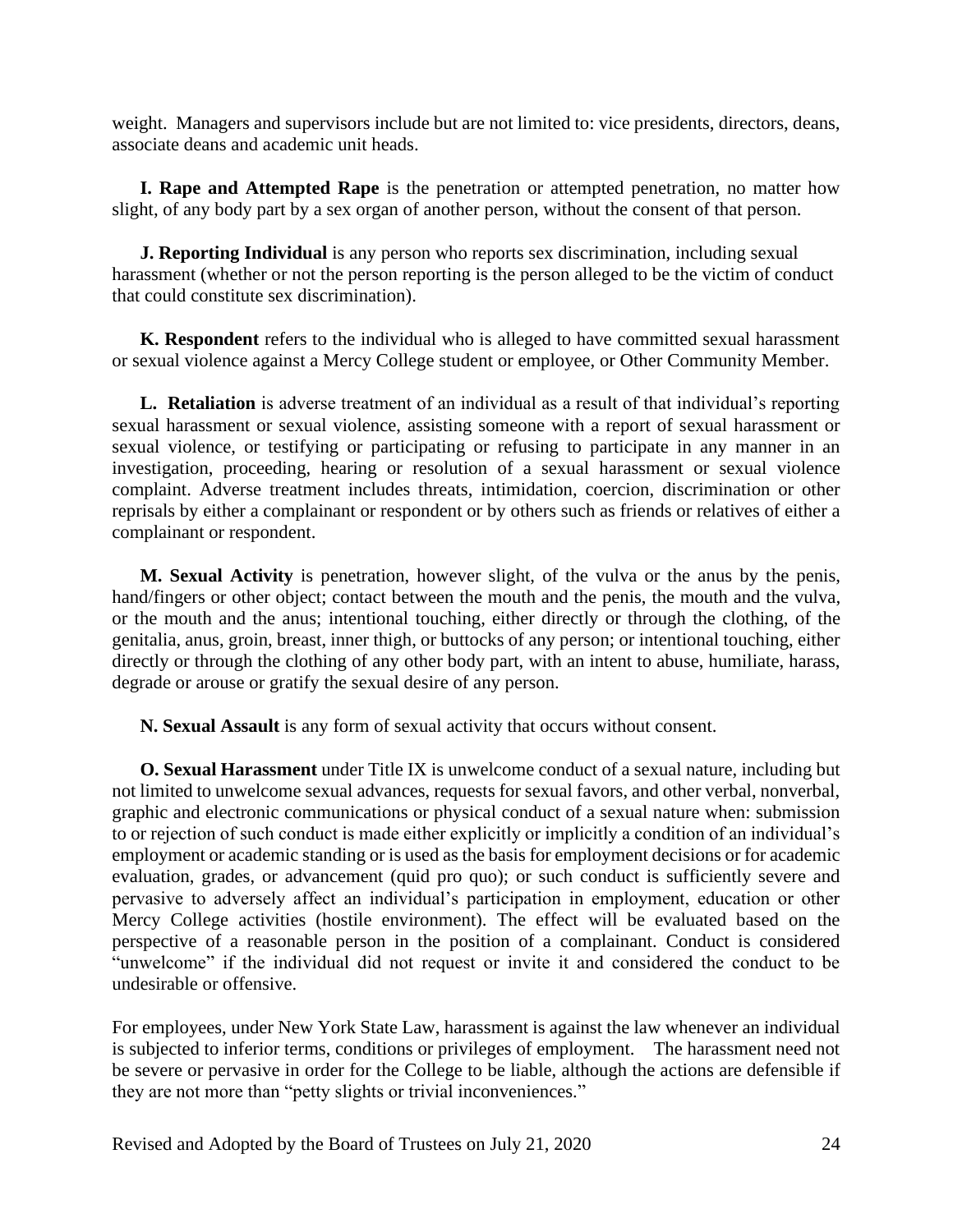While it is not possible to list all circumstances that might constitute sexual harassment, the following are some examples of conduct that might constitute sexual harassment depending on the totality of the circumstances:

- Unnecessary, inappropriate or unwelcome physical contact, such as touching, groping, patting, pinching, hugging, kissing, or brushing against an individual's body;
- Verbal abuse, harassing or offensive comments of a sexual nature, including sexual comments, slurs, persistent or pervasive sexually explicit statements, questions, jokes or anecdotes, degrading words regarding sexuality or gender, suggestive or obscene letters, notes, or invitations;
- Visual displays or distribution of lewd or sexually explicit photographs, drawings, pictures, or written materials; or undue and unwanted attention, such as repeated inappropriate flirting, staring, or making sexually suggestive gestures;
- Requests for sexual favors, which may be accompanied by implied or overt threats concerning one's job performance evaluation or promotion;
- Subtle or obvious pressure for unwelcome sexual activities;
- Unwelcome sexual advances, requests for sexual favors, and other verbal or physical conduct of a sexual nature constitute unlawful sexual harassment when:
	- o Submission to such conduct is made (either explicitly or implicitly) a term or condition of employment;
	- o Submission to, or rejection, of such conduct is used as a basis for decisions affecting one's employment; or
	- o Such conduct has the purpose or effect of interfering with an individual's work.

For purposes of this Policy, sexual harassment also includes acts that violate an individual's **right to privacy** in connection with her/his body and/or sexual activity such as:

- Recording images (e.g. video, photograph) or audio of another person's sexual activity, intimate body parts, or nakedness without that person's consent;
- Disseminating images (e.g. video, photograph) or audio of another person's sexual activity, intimate body parts, or nakedness, if the individual distributing the images or audio knows or should have known that the person depicted in the images or audio did not consent to disclosure; or
- Viewing another person's sexual activity, intimate body parts, or naked dressing in a place where that person would have a reasonable expectation of privacy, without that person's consent.

**P. Sexual Misconduct** for the purposes of this Policy means sexual harassment or sexual violence, as defined herein.

**Q. Sexual Violence** is an umbrella term that includes: (1) sexual activity without affirmative consent, such as sexual assault, rape/attempted rape, and forcible touching/fondling; (2) dating and domestic violence; and (3) stalking as defined below.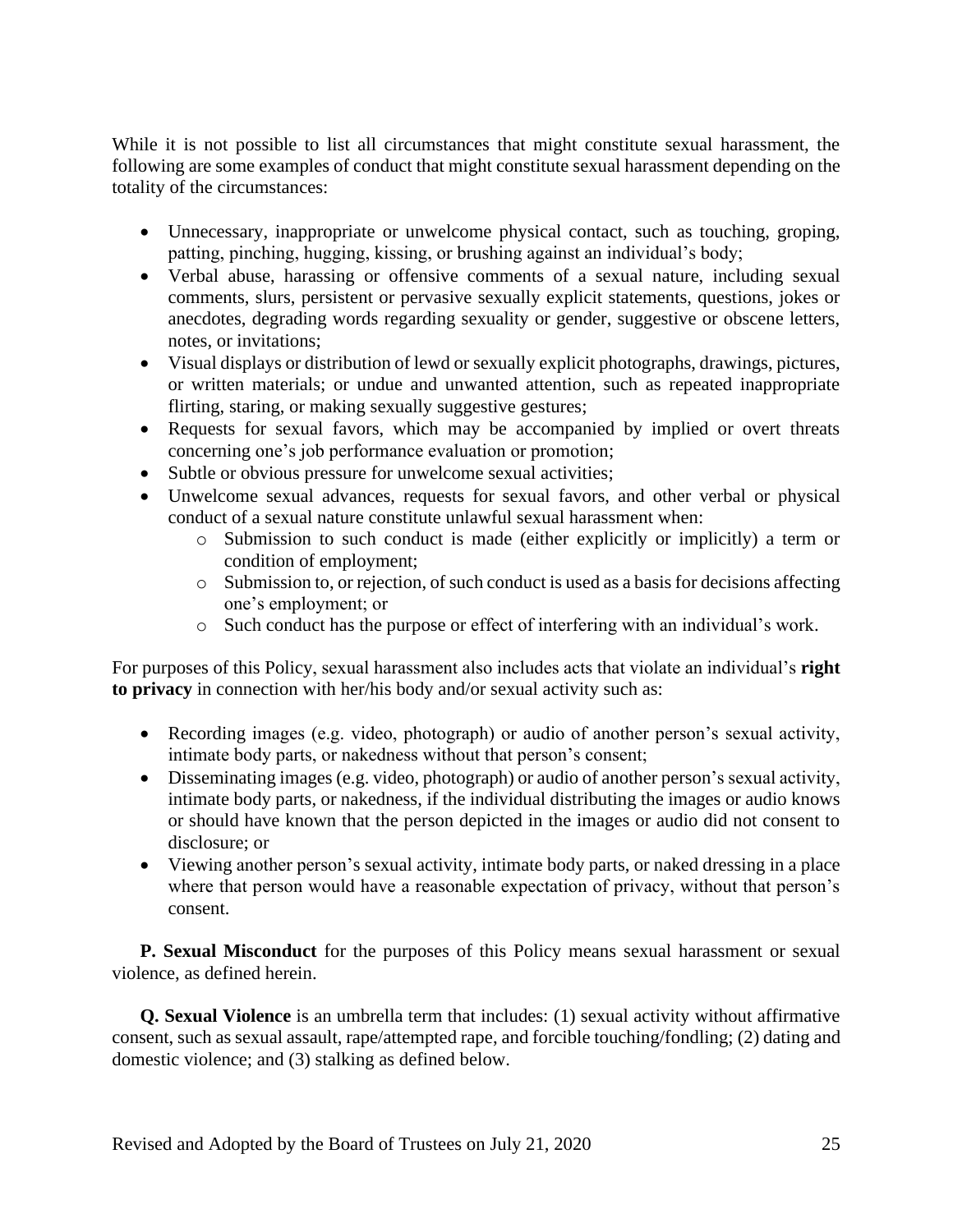**R. Stalking** means a course of conduct directed at a specific person that would cause a reasonable person to fear for her, his, or others' safety, or to suffer substantial emotional distress.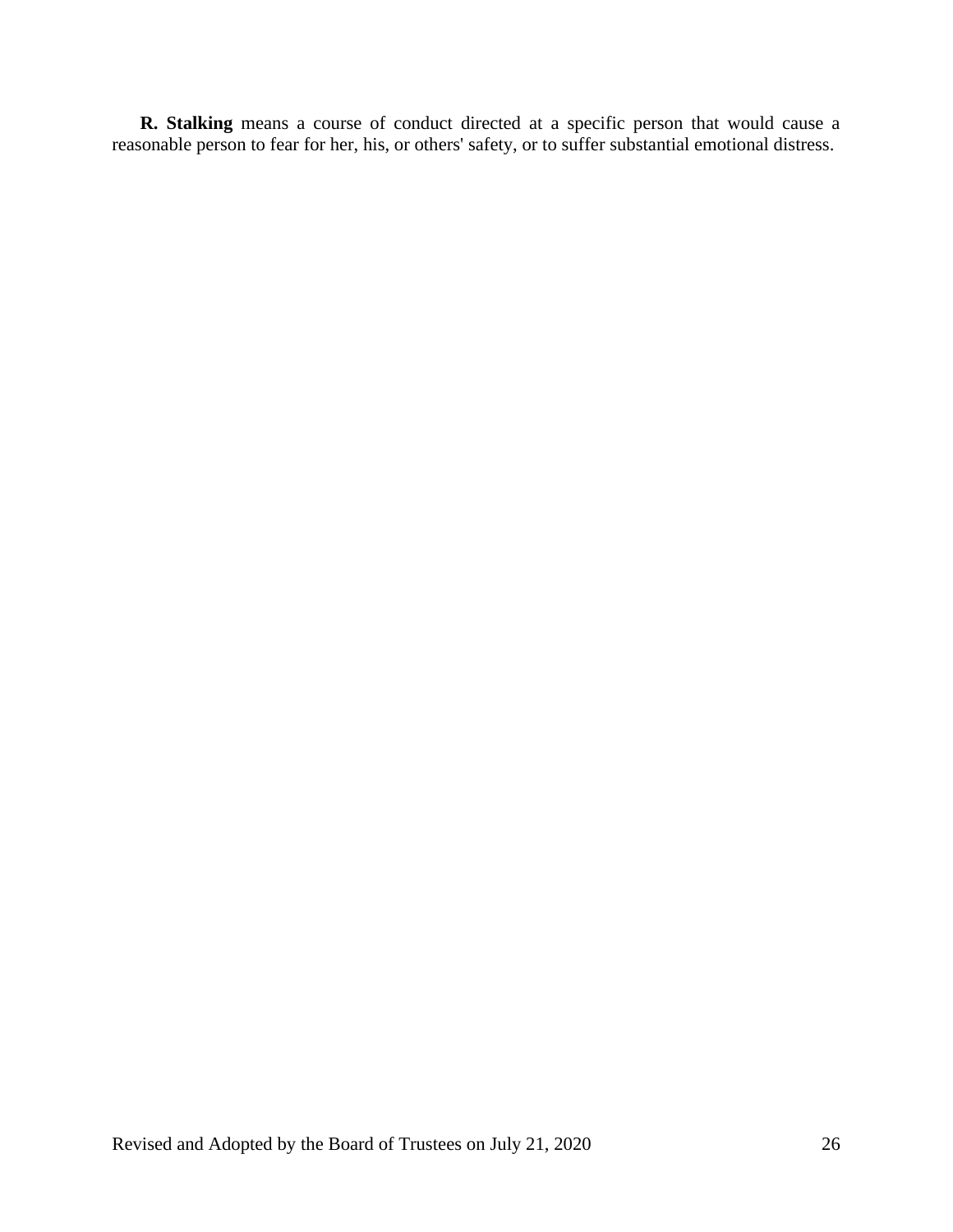### **APPENDIX A**

### **Mercy College Student Bill of Rights**

When reporting or responding to sexual misconduct, sexual violence, and/or relationship violence, all **Mercy College** students have the right to:

• Make a report to local law enforcement and/or State Police;

• Have disclosures of domestic violence, dating violence, stalking and sexual assault treated seriously;

- Make a decision about whether to disclose a crime or violation and participate in the disciplinary process and/or criminal justice process free from pressure by the College;
- Participate in a College disciplinary process that is fair, impartial, and provides adequate notice and a meaningful opportunity to be heard;
- Be treated with dignity and to receive from the College courteous, fair, and respectful health care and counseling services, where available;

• Be free from any suggestion that the reporting individual is at fault when these crimes and violations are committed, or should have acted in a different manner to avoid such crimes or violations;

- Describe the incident to as few College representatives as practicable and not be required to unnecessarily repeat a description of the incident;
- Be protected from retaliation by the College, any student the accused and/or respondent, and/or their friends, family and acquaintances within the jurisdiction of the College;
- Access to at least one level of appeal of a determination;

• Be accompanied by an advisor of choice who may assist and advise a reporting individual, respondent throughout the disciplinary process, including during all meetings and hearings related to such process; and

• Exercise civil rights and practice of religion without interference by the investigative, criminal justice or disciplinary process of the College.

For additional information and a copy of the *Mercy College Policy and Procedures Relating to Sexual Misconduct*  contact: Thomas McDonald, Title IX Coordinator/Equity Compliance Specialist, tmcdonald7@mercy.edu, Office: 914.674.7679, Cell: 914.839.0131, or visit: www.mercy.edu/about-mercy/title-ix.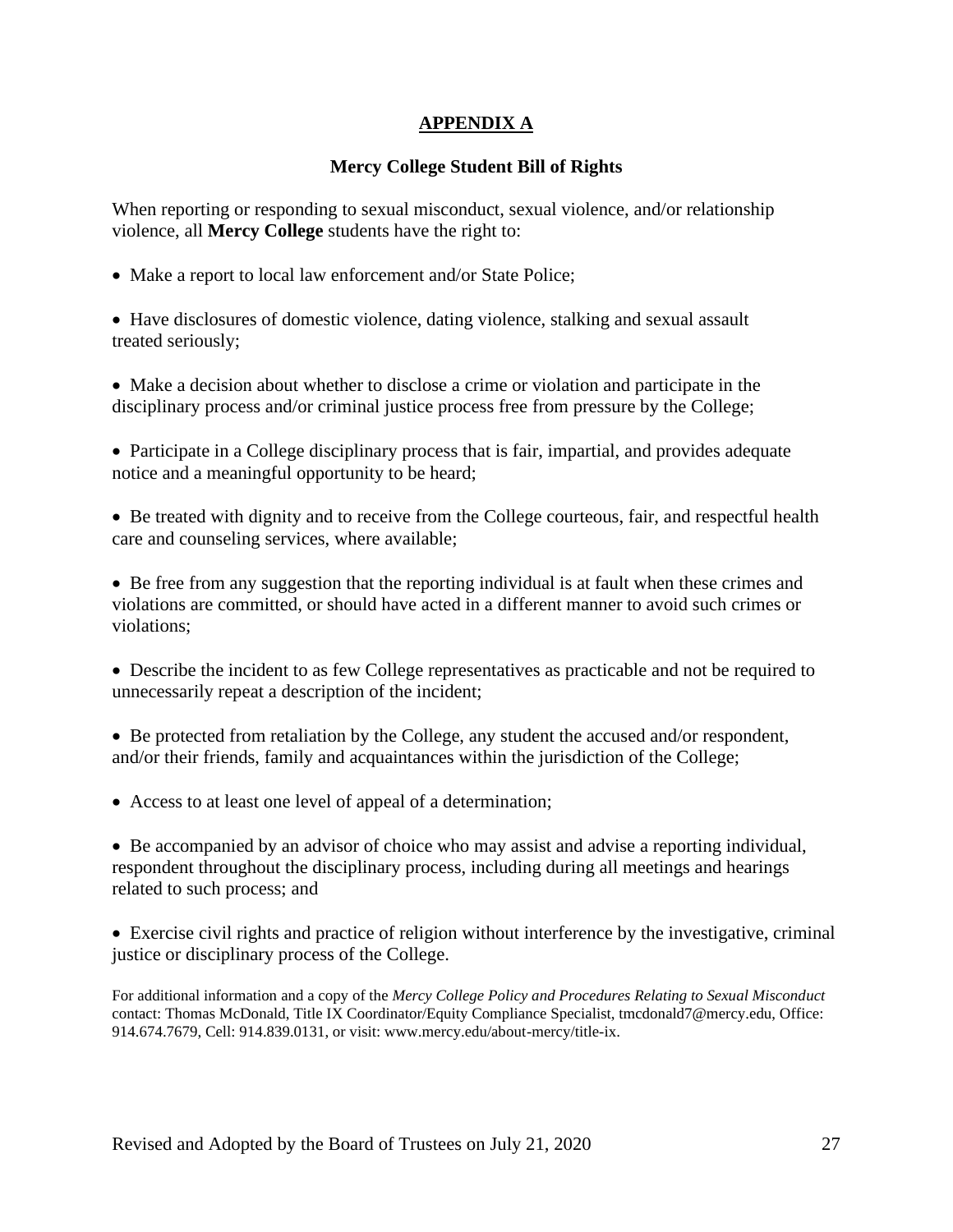### **APPENDIX B**

### **MERCY COLLEGE TITLE IX RESOURCE LIST**

#### **EMERGENCY NUMBERS**

- Campus Emergency Number (914) 674-9999 or x9999
- Police, Fire, or Medical Emergency Number 911

#### **CAMPUS SAFETY NON-EMERGENCY NUMBERS**

- Dobbs Ferry Campus: (914) 674-7225
- Bronx Campus: (718) 678-8983
- Manhattan Campus: (212) 615-3319
- Yorktown Campus: (914) 455-2174

### **CAMPUS SAFETY MAIN LOCATION**

- Department of Campus Safety, Main Hall, Room 234, Dobbs Ferry Campus, Monday to Friday, 9:00 am to 5:00 pm
- Command Center, Founders Hall, staffed 24-hours a day, 7-days a week

#### **TITLE IX COORDINATOR**

• Thomas McDonald (914) 674-7679 Verrazano Hall, Room 106 Dobbs Ferry Campus [tmcdonald7@mercy.edu](mailto:tmcdonald7@mercy.edu) or [titleix.equity@mercy.edu](mailto:titleix.equity@mercy.edu)

#### **ON-CAMPUS CONFIDENTIAL RESOURCES**

#### **Mercy College Health and Wellness Office**

- Dobbs Ferry Campus, Main Hall 123
- Bronx Campus, Room 2125
- Manhattan Campus, Room 341
- Ori Shinar, Psy.D., Director of Mental Health Counseling (914) 674-7233
- Colleen Powers, Director of Health & Wellness/Nurse Practitioner (914) 674-7707

### **SEXUAL ASSAULT FORENSIC EXAMINER (SAFE) HOSPITALS**

#### **Westchester County**

- Westchester Medical Center, 100 Woods Road, Valhalla, NY 10595, (914) 493-7018
- Mid-Hudson Valley, Westchester Medical Center, 241 North Road, Poughkeepsie, NY 12601, (845) 483-5000

#### **The Bronx**

• Jacobi Medical Center, 1400 Pelham Parkway, (718) 918-5000

Revised and Adopted by the Board of Trustees on July 21, 2020 28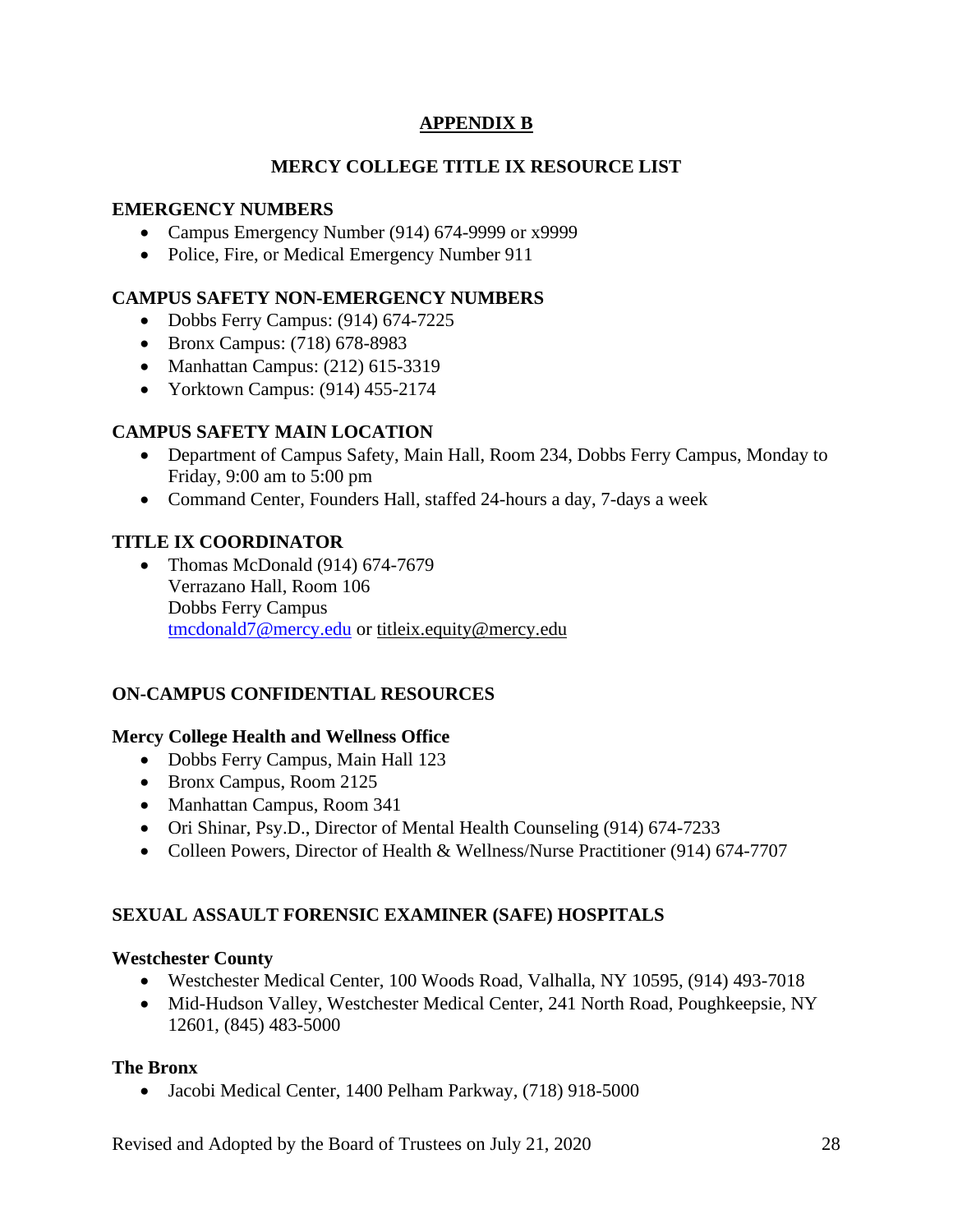- Lincoln Medical & Mental Health Center, 234 East 149th Street, (718) 579-5700
- North Central Bronx Hospital, 3424 Kossuth Avenue & 210th Street, (718) 519-3500

#### **Manhattan**

- Bellevue Hospital Center, 462 First Avenue, (212) 562-4132
- Harlem Hospital Center, 506 Lenox Avenue, (212) 939-1000
- Lenox Health Greenwich Village, 30 Seventh Avenue, (516) 465-8018
- Metropolitan Hospital Center, 1901 First Avenue, (212) 42[3](https://profiles.health.ny.gov/hospital/view/102950#ServicesBox)-8993
- Mount Sinai Beth Israel, First Ave at 16th Street, (212) 420-2873
- Mount Sinai Hospital, One Gustave L. Levy Place, (212) 241-7005
- Mount Sinai Morningside, 1111 Amsterdam Avenue, (212) 523-4295
- New York-Presbyterian Hospital, Columbia Presbyterian Center, 622 West 168th Street, (212) 305-2500
- New York-Presbyterian Hospital, New York Weill Cornell Center, 525 East 68th Street, (212) 746-5454

#### **Queens**

- Elmhurst Hospital Center, 79-01 Broadway, (718) 334-4000
- Queens Hospital Center, 82-68 164th Street, (718) 883-2350

#### **Brooklyn**

- Coney Island Hospital, 2601 Ocean Parkway, (718) 616-3000
- Kings County Hospital Center, 451 Clarkson Avenue, (718) 245-3901
- Woodhull Medical & Mental Health Center, 760 Broadway, (718) 963-8101

#### **Staten Island**

• Richmond University Medical Center, 355 Bard Avenue, (718) 818-2413

### **COMMUNITY RESOURCES**

**The following community resources offer confidential resources for victims of sexual assault, domestic violence, and other forms of sexual violence.** 

**Services include 24/7 hotlines; counseling; advocacy; legal assistance; shelter; medical care; HIV and STD screenings; and assistance working with local police, courts, and area hospitals.** 

### **WESTCHESTER**

• **WestCOP – Victim Assistance Services** Office: (914)345-3113 24/7 Hotline: (914) 345-311, Spanish available 24/7 Toll Free Hotline: (855) 827-2255, Spanish available [www.westcop.org](http://www.westcop.org/)

Revised and Adopted by the Board of Trustees on July 21, 2020 29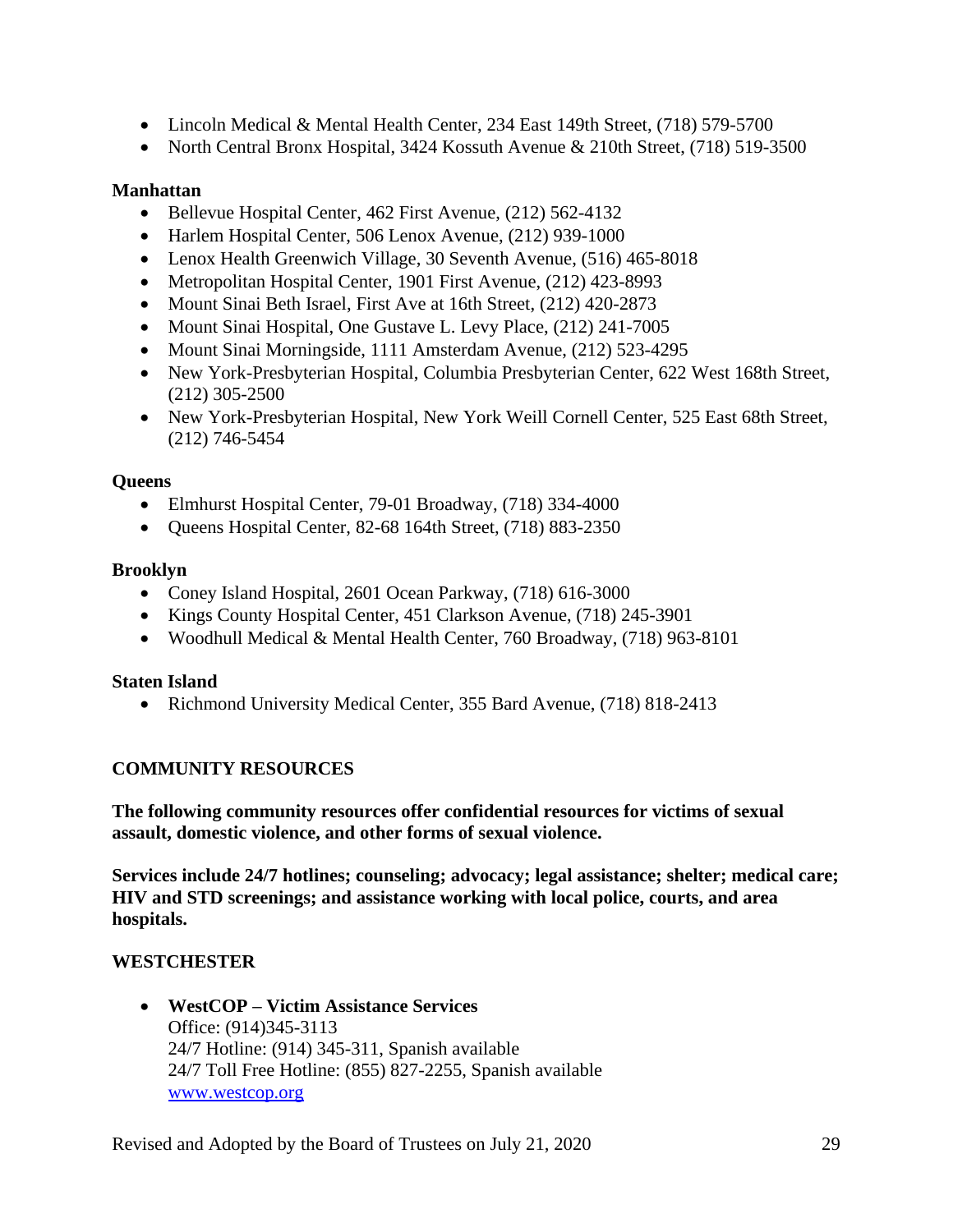- **Hope's Door**  Office: (914) 747-0818 24/7 Hotline: (888) 438-8700, Spanish available [www.HopesDoorNY.org](http://www.hopesdoorny.org/)
- **My Sister's Place** 24/7 Hotline: (800) 298-7233, Spanish available [www.mspny.org](http://www.mspny.org/)
- **Putnam/Norther Westchester Women's Resource Center** 4/7 Hotline: (845) 628-2166, Spanish available [www.pnwwrc.org](http://www.pnwwrc.org/)
- **Westchester County Office for Women** Office: (914) 995-5972, English Office: (914) 995-2099, Spanish After Hours: (914) 995-2099 Sexual Assault Hotline 24/7: (833) 220-2444

#### **NEW YORK CITY**

- **Bronx DA's Office – Crime Victim's Assistance Unit** 198 East 161st St. – Room 558 (Bronx) Office: (718) 838-7309
- **Sexual Assault Treatment Program** North Central Bronx Hospital 3424 Kossuth Avenue (Bronx) (718) 519-2121
- **Mount Sinai Victim Support Services** 312 East 94<sup>th</sup> Street (Manhattan) Office: (212)731-7546 24/7 Hotline: (212) 423-2140, Spanish available
- **The DOVE Program (Domestic & Other Violence Emergencies)** New York Presbyterian 622 West 168th Street (Manhattan) 24/7 Hotline: (212) 305-9060, Spanish available
- **SAFE Center, Sexual Assault Response Team** Bellevue Hospital Center 462 First Avenue (Manhattan) (212) 562-3435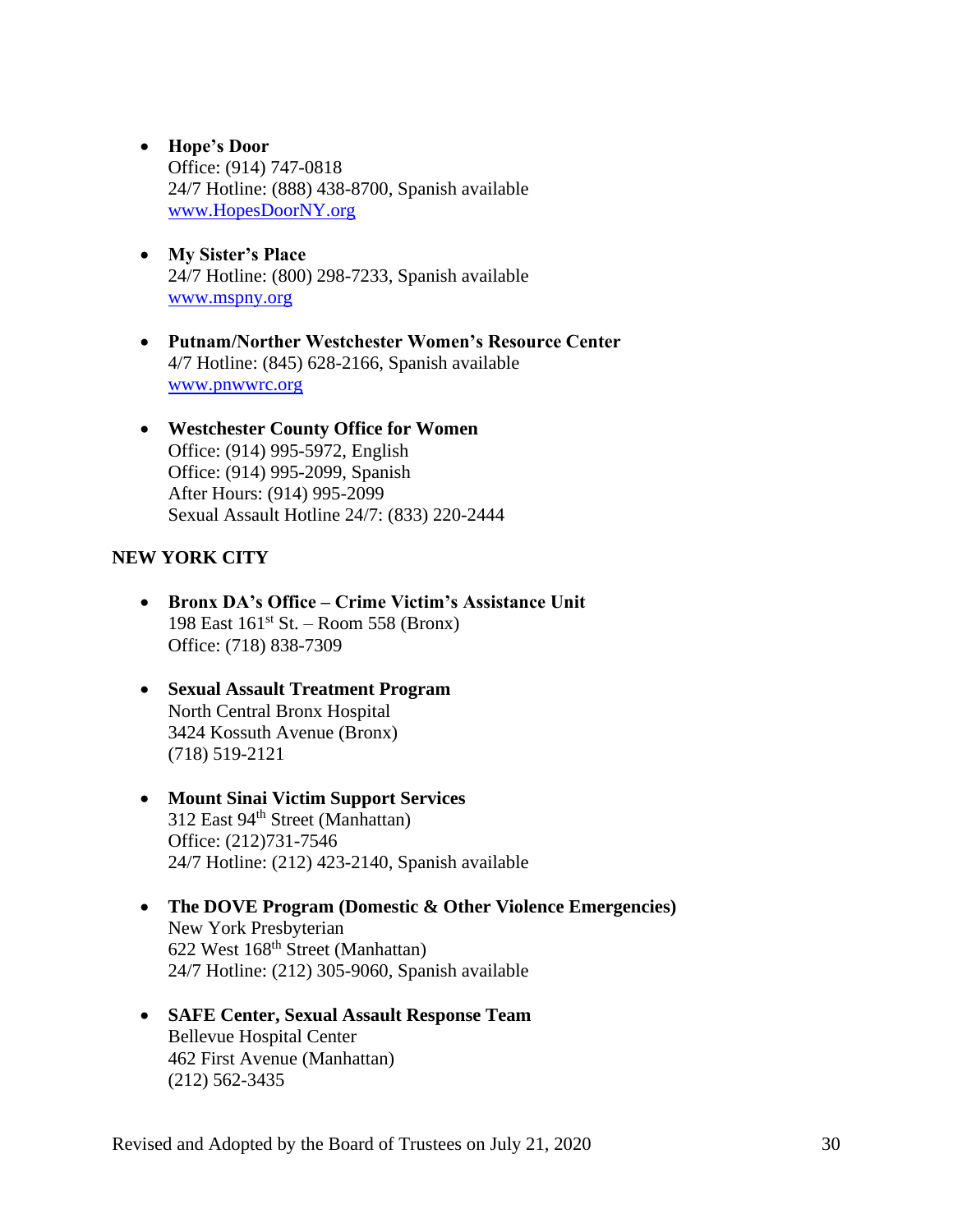• **Rape Crisis & Violence Intervention** Beth Israel Medical Center 317 East 17<sup>th</sup> Street (Manhattan) (212) 420-4516

### **ADDITIONAL HOTLINES AND RESOURCES**

- **NYS Domestic Violence Hotlines** 24/7 Hotline: (800) 942-6906, multiple languages 24/7 Hotline: Deaf/Hard of Hearing (800) 799-7233 or 711
- **Safe Horizons Hotline** 24/7 Hotline: (800) 621-HOPE (4673), Spanish available www.safehorizon.org
- **Rape, Abuse & Incest National Network (RAINN)** 24/7 Hotline: (800) 656-HOPE (4673), Spanish available [www.rainn.org](http://www.rainn.org/)
- **NYC Antiviolence Project – LGBTQ**  24/7 Hotline: (212) 714-1141, Spanish available

### **ADDITIONAL LEGAL ASSISTANCE**

- **Pace Law School Women's Justice Center** (914) 287-0739
- **Legal Services of Hudson Valley** (877) 574-8529
- **My Sister's Place Legal Center** (914) 948-8466
- **Westchester Hispanic Coalition** (914) 948-8466
- **Empire Justice Center** (914) 422-4329

**Note: If any of the above resources do not meet a specific need, the Title IX Coordinator can help locate appropriate services.**

#### **EXTERNAL AGENCIES TO FILE COMPLAINTS OF SEXUAL MISCONDUCT**

• **Office for Civil Rights (OCR)** US Department of Education Main Office: (800) 421-3481 Main Email: [OCR@ed.gov](mailto:OCR@ed.gov) New York Office: (646) 428-3800 New York Email: [OCR.NewYork@ed.gov](mailto:OCR.NewYork@ed.gov) New York Location: 32 Old  $Slip - 26<sup>th</sup>$  Floor, Manhattan